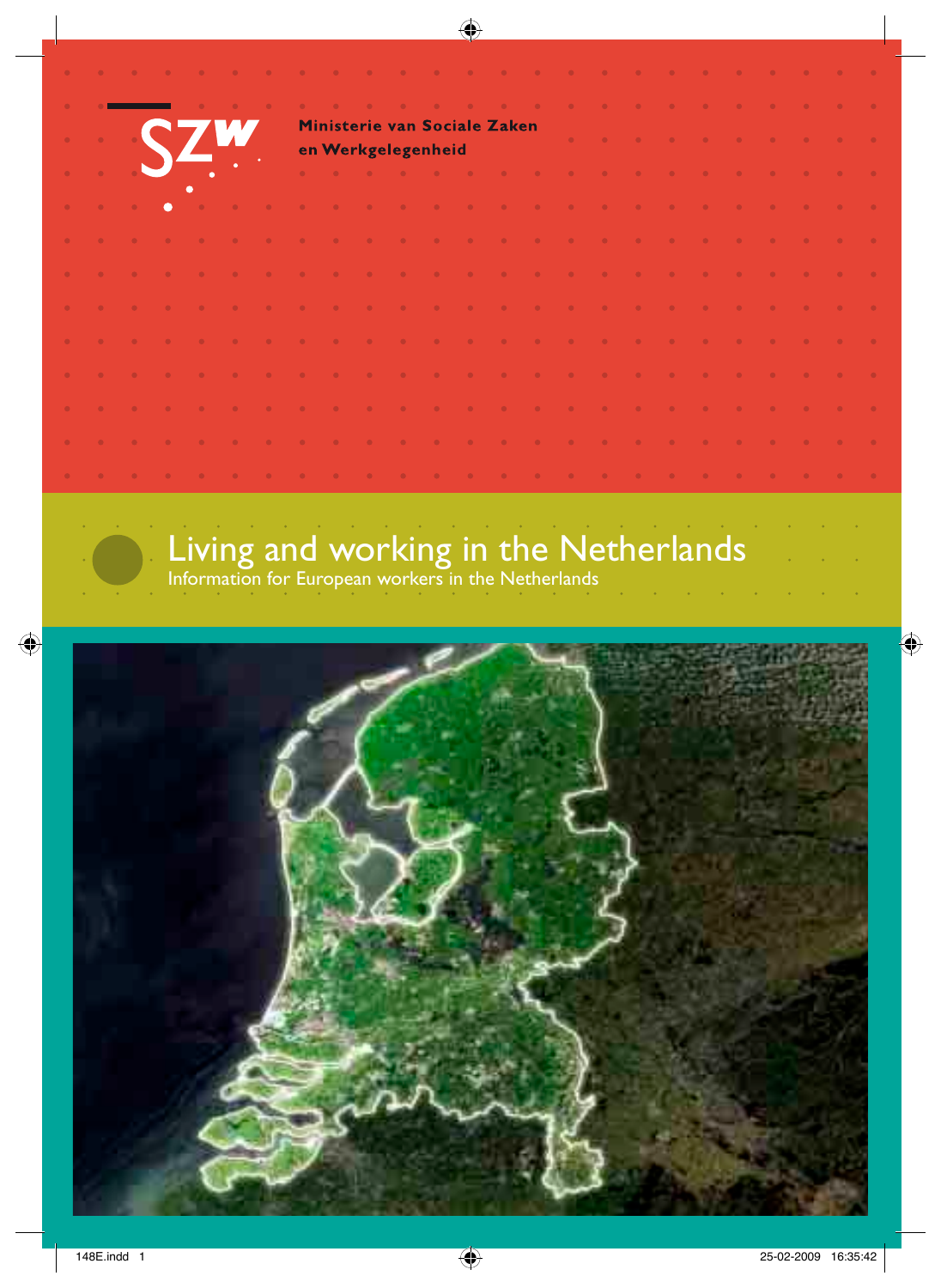| a dia dia 49.000 kaominina mpikambana amin'ny fivondronan-kaominin'i Paris-Al-Maria de La Grégoria de La Grégoria de La Grégoria de La Grégoria de La Grégoria de La Grégoria de La Grégoria de La Grégoria de La Grégoria de |  |  |  |  |  |  |  |  |  |  |  |  |
|-------------------------------------------------------------------------------------------------------------------------------------------------------------------------------------------------------------------------------|--|--|--|--|--|--|--|--|--|--|--|--|
|                                                                                                                                                                                                                               |  |  |  |  |  |  |  |  |  |  |  |  |
|                                                                                                                                                                                                                               |  |  |  |  |  |  |  |  |  |  |  |  |
| a dia dia 49.000 kaominina mpikambana amin'ny fivondronan-kaominin'i Paris-Al-Maria de La Grégoria de La Grégoria de La Grégoria de La Grégoria de La Grégoria de La Grégoria de La Grégoria de La Grégoria de La Grégoria de |  |  |  |  |  |  |  |  |  |  |  |  |
|                                                                                                                                                                                                                               |  |  |  |  |  |  |  |  |  |  |  |  |
| a dia dia 49.000 kaominina mpikambana amin'ny fivondronan-kaominin'i Paris-Al-Maria de La Grégoria de La Grégoria de La Grégoria de La Grégoria de La Grégoria de La Grégoria de La Grégoria de La Grégoria de La Grégoria de |  |  |  |  |  |  |  |  |  |  |  |  |
|                                                                                                                                                                                                                               |  |  |  |  |  |  |  |  |  |  |  |  |
|                                                                                                                                                                                                                               |  |  |  |  |  |  |  |  |  |  |  |  |
| a dia dia 49.000 kaominina mpikambana amin'ny fivondronan-kaominin'i Paris-Al-Maria de La Grégoria de La Grégoria de La Grégoria de La Grégoria de La Grégoria de La Grégoria de La Grégoria de La Grégoria de La Grégoria de |  |  |  |  |  |  |  |  |  |  |  |  |
|                                                                                                                                                                                                                               |  |  |  |  |  |  |  |  |  |  |  |  |
| the control of the control of the control of the control of the control of the control of the control of the control of the control of the control of the control of the control of the control of the control of the control |  |  |  |  |  |  |  |  |  |  |  |  |
| the contract of the contract of the contract of the contract of the contract of the contract of the contract of                                                                                                               |  |  |  |  |  |  |  |  |  |  |  |  |
| in a company of the company of the company of the company of the company of the company of the company of the company                                                                                                         |  |  |  |  |  |  |  |  |  |  |  |  |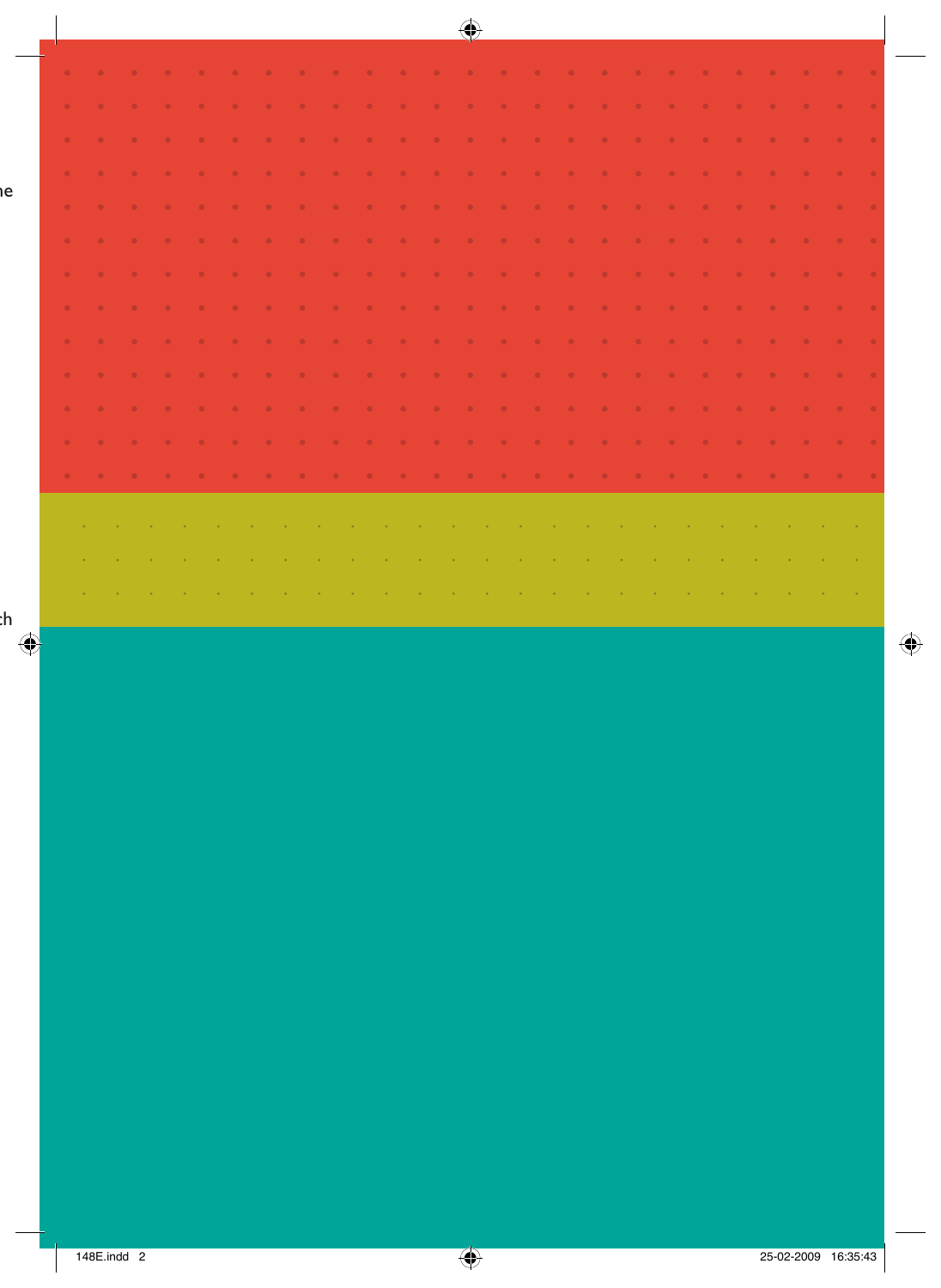## **Living and working in the Netherlands**

**Are you already working in the Netherlands? Or are you considering working in the Netherlands? If so, this brochure will help you. It contains basic information about work, social security, accommodation, medical expenses, education and learning Dutch. The brochure also explains where you can find further information.**

Before you start work Working Social security Accommodation Medical expenses Children **Holidays** Addresses and websites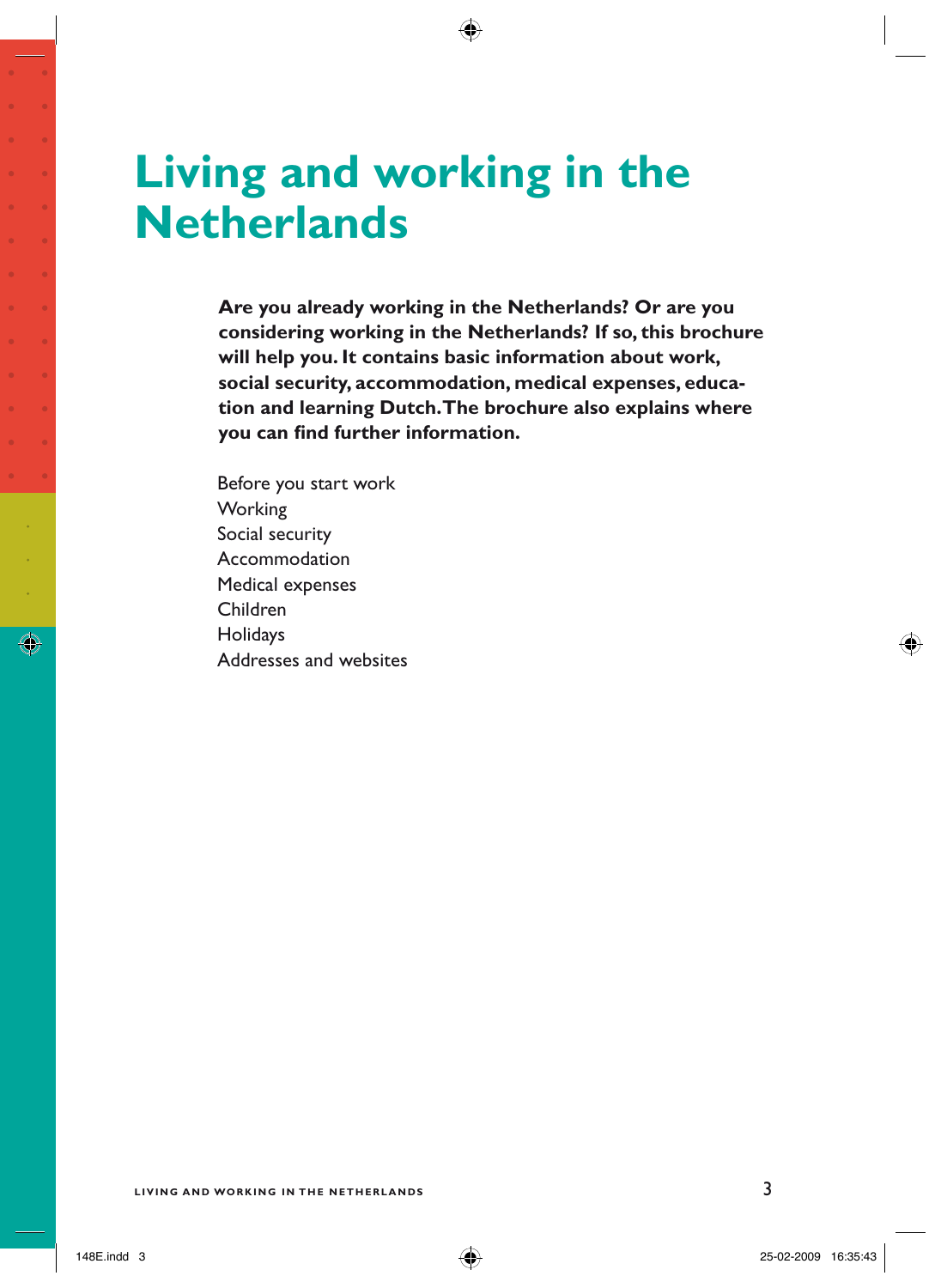## **Before you start work**

Anyone wanting to (come to) work and live in the Netherlands, needs a valid passport or identity document. You must also have proof that you have access to Dutch medical insurance.

## **Do you need a permit?**

If you have the nationality of a European Union (EU) country, the European Economic Area (EEA) or Switzerland, then of course you may work in the Netherlands. This is known as the freedom of movement of workers.

Workers from the following countries enjoy freedom of movement to the Netherlands:

- Belgium
- Cyprus
- $\cdot$  Denmark
- Germany
- $\cdot$  Estonia
- Finland
- $\cdot$  France
- $\cdot$  Greece
- Great Britain
- Hungary
- Ireland
- Italy
- Latvia
- Liechtenstein
- Lithuania
- Luxembourg
- Malta
- Norway
- · Austria
- $\cdot$  Poland
- Portugal
- · Slovenia
- · Slovakia
- Spain
- Czech Republic
- $\cdot$  Iceland
- Sweden
- Switzerland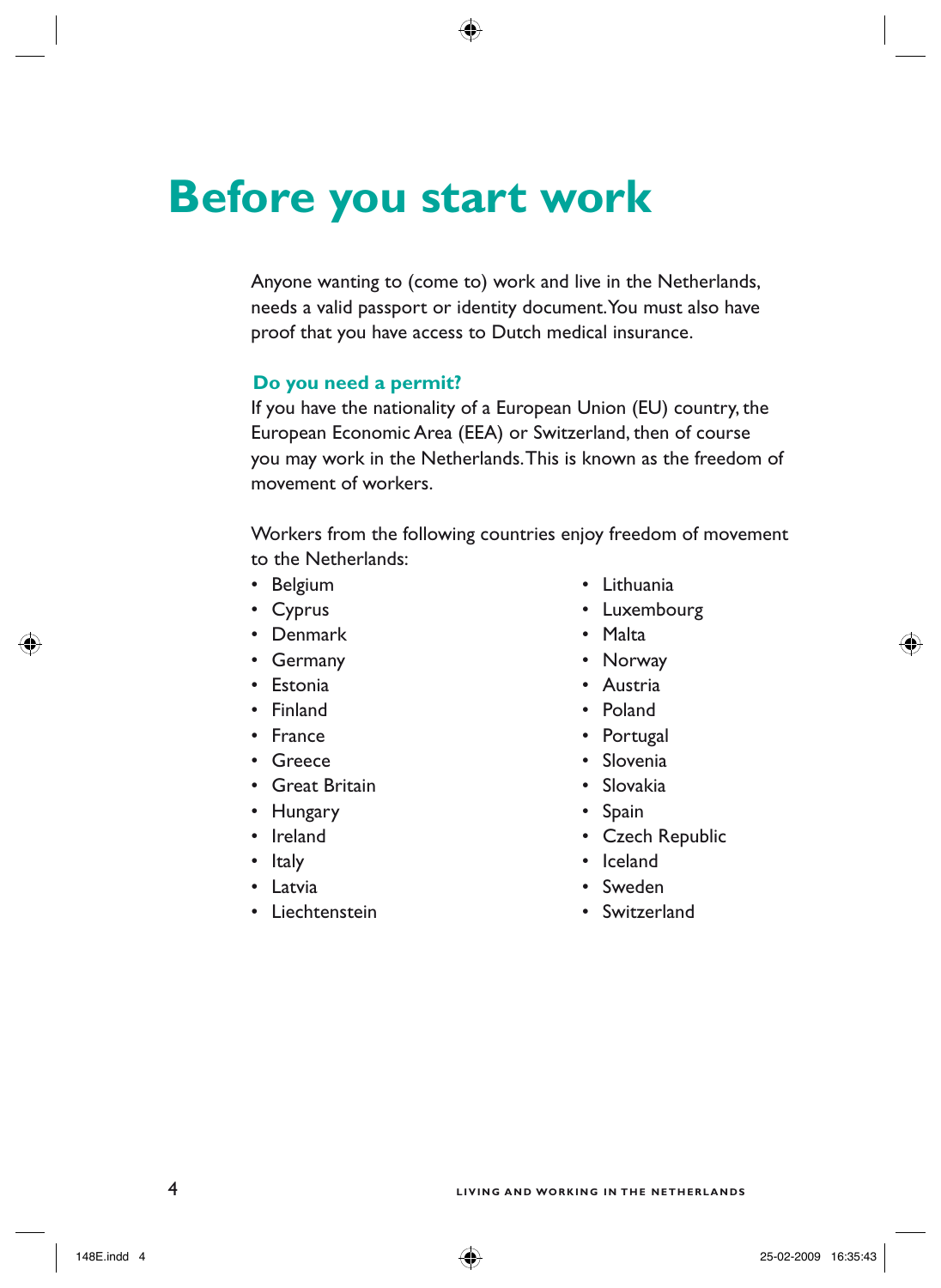Freedom of movement does not apply to workers from all other countries. You may only work in the Netherlands if your Dutch employer has a work permit for you. You also need a residence permit. If you have Bulgarian or Romanian nationality a residence permit is not required, but you do still need a work permit.

## **Citizen Service Number**

If you are going to work in the Netherlands and pay tax, you will need a Citizen Service Number (*Burgerservicenummer*, BSN). This is a unique identity number for your contacts with the state. You will get your Citizen Service Number when you register with a Dutch municipality. If you are going to work, give your employer your BSN. Your employer will then arrange a number of things for you, for example with the tax authorities and your pension fund.

If you are not registered with a Dutch municipality and you cannot get a BSN, you can use a so-called 'sofi number' (an abbreviation of social-fiscal number), which you will get from the Tax and Customs Administration.

#### **Health insurance**

You must insure yourself against the costs of medical care. Even if you do not live in the Netherlands, but you work here and pay tax, you must arrange health insurance. This also applies if you already have health insurance in your home country and only work in the Netherlands (See 'Medical Expenses').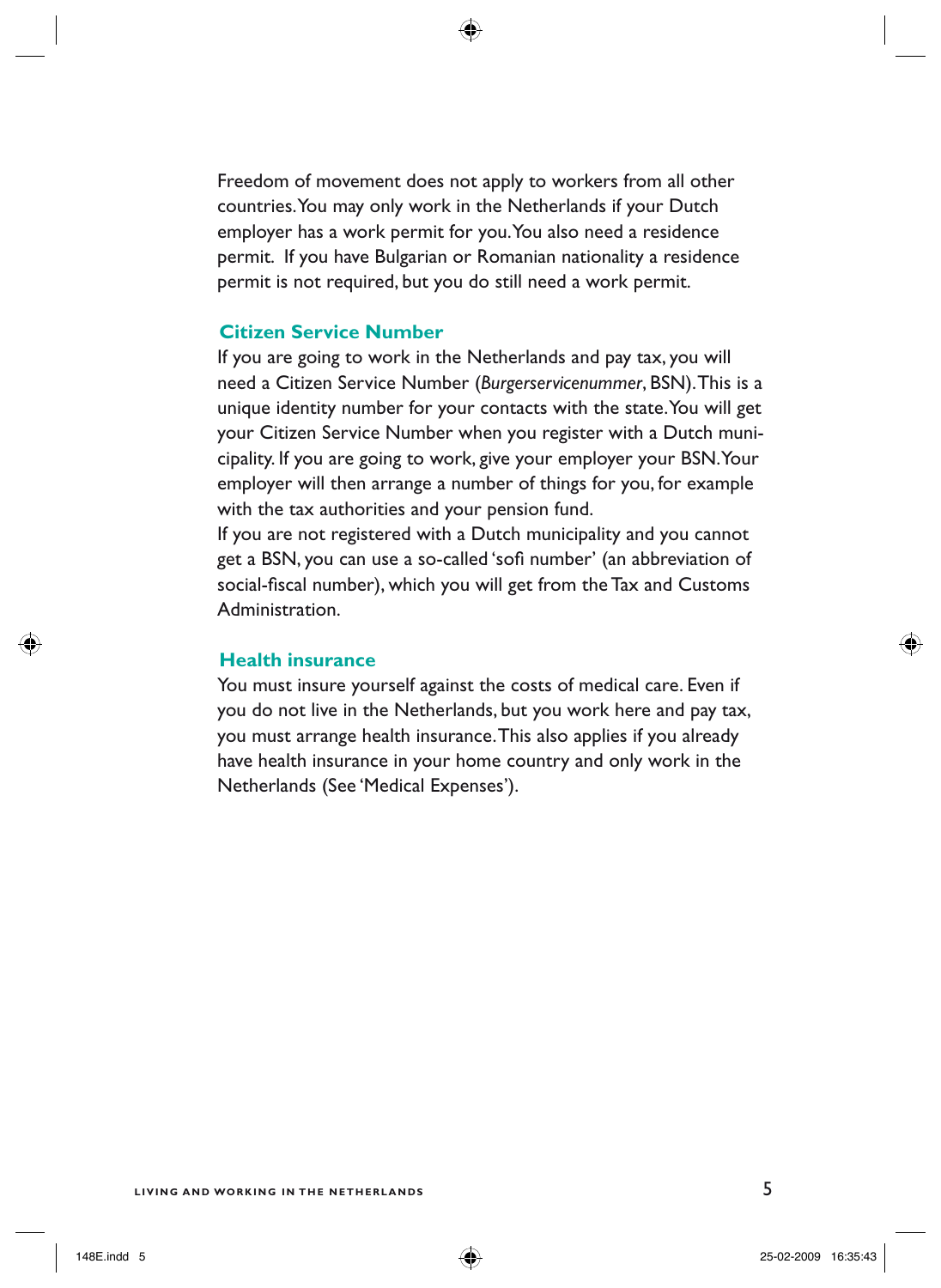## **Registering with a municipality and the IND**

The Dutch rules vary according to the length of your stay.

### **• Staying longer than three months**

 If you are intending to remain in the Netherlands for longer than three months, you must register your stay with the Immigration and Naturalisation Service (*Immigratie- en Naturalisatiedienst*, IND). It is then recorded that you are staying in the Netherlands to work. Registration is compulsory, but if you do not register, this currently carries no consequences for your right to stay in the Netherlands. You may stay in the Netherlands in terms of the EU Treaty, even if you do not register. However, if you do not register it could mean that you have no right to any social assistance (benefits), or that you may not apply for a study grant or loan.

 You must also register with the municipality where you are living. You perform this registration through the Municipal Personal Records Database (Gemeentelijke Basisadministratie Persoonsgegevens, GBA). It is best that you contact the municipality for information about how registration is carried out with the municipality, and what documents you need.

## **• Staying less than three months**

 Are you staying a maximum of three months in the Netherlands? Then you do not have to register with the municipality or the IND. Nevertheless it could still be useful to have a 'Registration Certificate' from the IND. Other bodies (including the Tax and Customs Administration and banks) may ask for this. You can use it to open a bank account in the Netherlands, for instance.

**Note!** You can only register with the IND if you are already registered with the Municipal Personal Records Database (GBA) of the municipality where you live.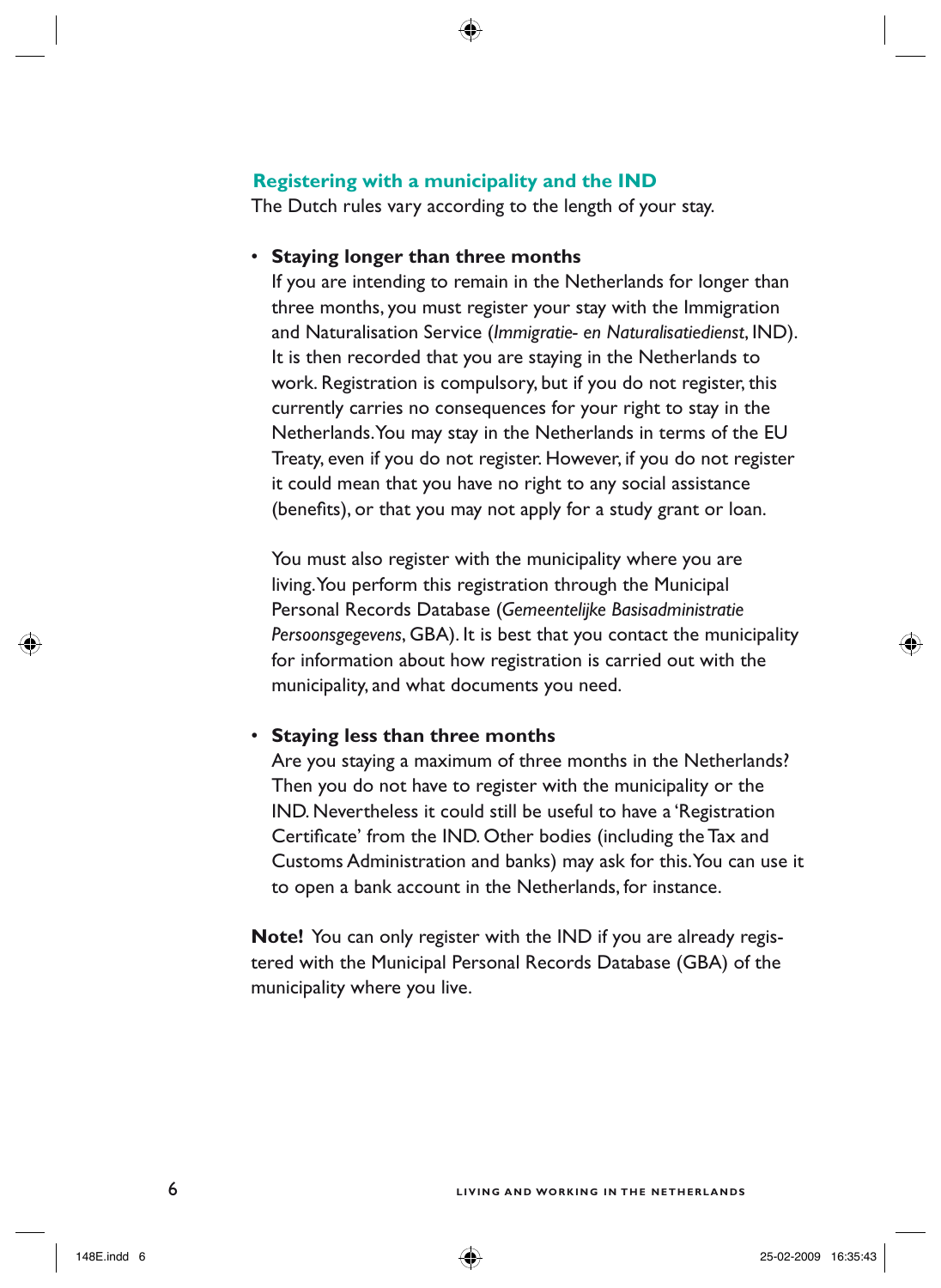## **Working**

There are a number of ways in which you can work in the Netherlands.

## **• Working for a Dutch employer**

 You are employed by a Dutch employer, with whom you have signed a (temporary) employment contract. This could be the employer where you actually work. But it could also be a Dutch temporary employment agency. Through this temporary employment agency, you work for one or more companies. The employment contract includes conditions governing payment, working hours, holidays and leave. You are insured against unemployment, illness and occupational disability.

#### *Employment contract*

 In legal terms, no documents are needed for signing an employment contract. However, when you start work your employer will ask to see a valid, original identity document. He checks that it is genuine and saves a copy in his records. A driving licence does not count as a valid identity document for this purpose. That is because it does not indicate nationality, and provides no information about your residence status.

 Always ask for a written employment contract in your own language or in English. Only sign the contract if you understand what it says.

 *Collective labour agreement (Collectieve Arbeidsovereenkomst, CAO)* Alongside your contract, certain companies or sectors also recognise a collective labour agreement (CAO). This contains supplementary rules for all employees on payment, working hours, supplementary pension or payment during illness, for example. You can obtain more information about your CAO from your employer, trade union or on the website: www.cao.szw.nl.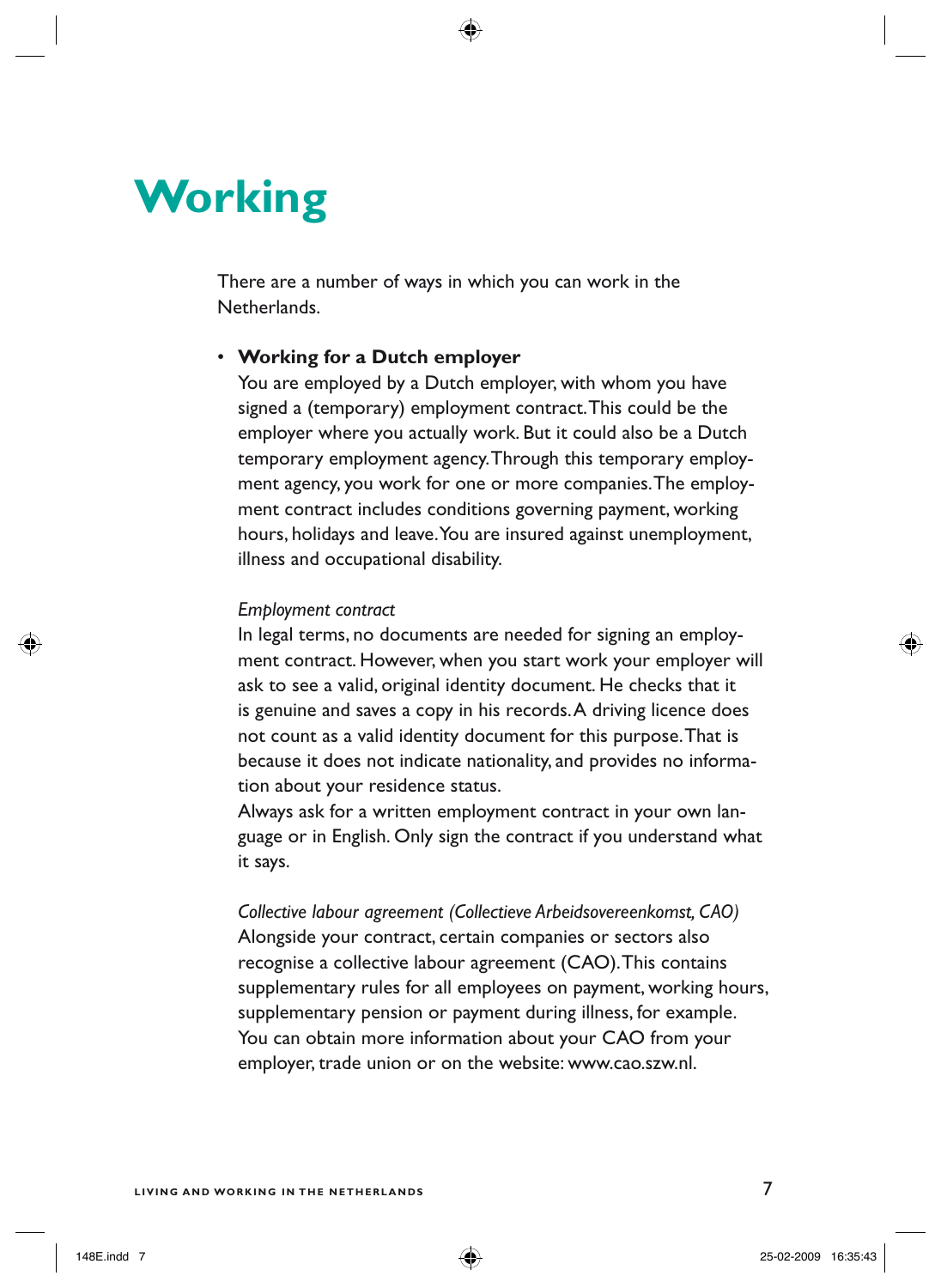#### s **Seconded as an employee to the Netherlands**

 You are working temporarily in the Netherlands for your own employer or a temporary employment agency in your country of origin. You sign an employment contract to this effect. Its terms and conditions must comply with the legal rules in your home country. But some Dutch rules also apply to your employer. In all cases, you must be paid at least the Dutch minimum wage and holiday allowance. Employment conditions and working and rest periods must also comply with the legal minimum requirements. You may remain socially insured in your home country if you have a so-called E101 declaration; a type of secondment declaration. You or your employer may request this form from the social security organisation in your home country.

### s **Self-employed**

 If you are going to work as self-employed, then you are free to determine your own employment terms, such as the hourly wage you will receive. There are two possibilities for carrying out selfemployed work in the Netherlands:

## *1. As self-employed based in your country of origin*

 In the Netherlands you must be able to show that you are established as self-employed in your country of origin. This can be done through registration in the commercial register of your country of origin. If you meet certain conditions it is possible to remain insured in your country of origin. You must have the E101 declaration for this.

If you are a foreign 'ZZP' (zelfstandige zonder personeel, independent without employees) you may ask the Dutch Tax and Customs Administration in advance to assess your working status in the Netherlands. You may ask the Tax and Customs Administration (www.belastingdienst.nl) for a so-called Independent Contractor Status (Verklaring Arbeidsrelatie, VAR), for this. With this declaration your employer knows that he must regard you as an independent entrepreneur and that he must not deduct any income tax/national insurance premiums.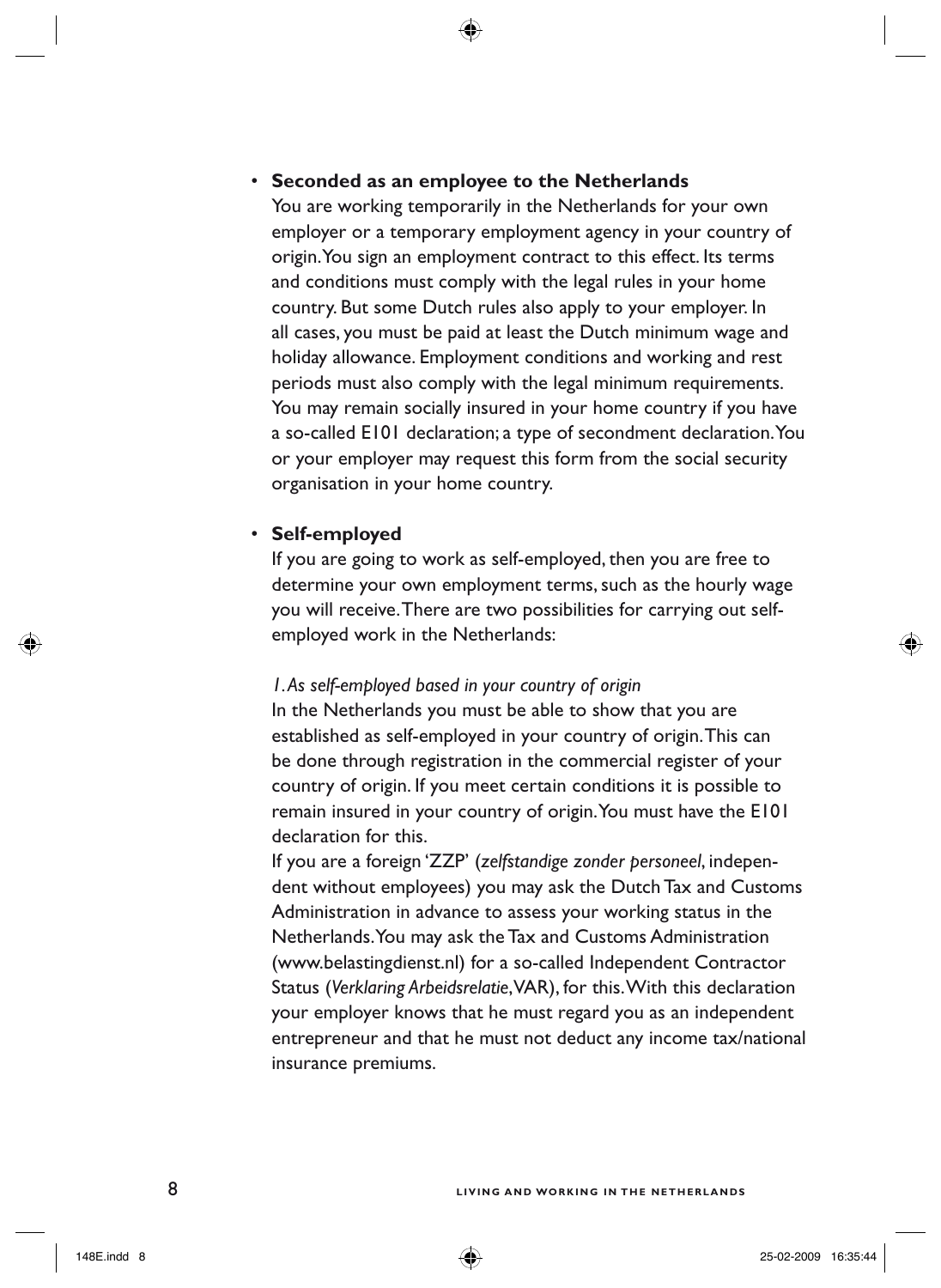## *2. As a Dutch one-man-company as so-called 'independent contractor without staff' (ZZP)*

 When establishing your company in the Netherlands as a Dutch taxpayer you are socially insured in accordance with Dutch legislation. This means that you accumulate an old-age pension (AOW), that you are eligible for family allowances (including child benefit, child-linked budget), and that you are insured for surviving dependents' benefits (ANW) and exceptional medical expenses (AWBZ). As an independent contractor you are not automatically insured against unemployment, illness and occupational disability. You can however arrange your own cover with a private insurer. You are responsible for paying taxes and accumulating pension yourself. As an independent contractor you must ask the Dutch Tax and Customs Administration for an Independent Contractor Status (VAR) to evaluate your working status. If you want to begin as an independent contractor in the

Netherlands, you may approach the Chamber of Commerce (www.kvk.nl).

## **Wages**

The Netherlands enforces a legal minimum wage. This is adjusted twice each year (on 1 January and 1 July). Every worker between the ages of 23 and 65 in employment enjoys at least the right to this minimum wage. Minimum youth wages apply to employees younger than 23. The minimum wage also applies to employees of a foreign company or temporary employment agency working in the Netherlands. You can find the current minimum wage amounts on the website: www.szw.nl (click on 'English' above right).

The minimum wage is based on the total working hours applying in a sector. In practice this lies between 36 and 40 hours a week. If you get the minimum wage for an average working week of 60 hours, for example, then you are being underpaid. If you receive less than the legal minimum wage, you may appeal to your employer. You may discuss a solution with him. If this is not successful, you can then approach the Labour Inspectorate or local court. Employers who pay employees less than the legal minimum wage will be forced by the Labour Inspectorate to pay an immediate fine.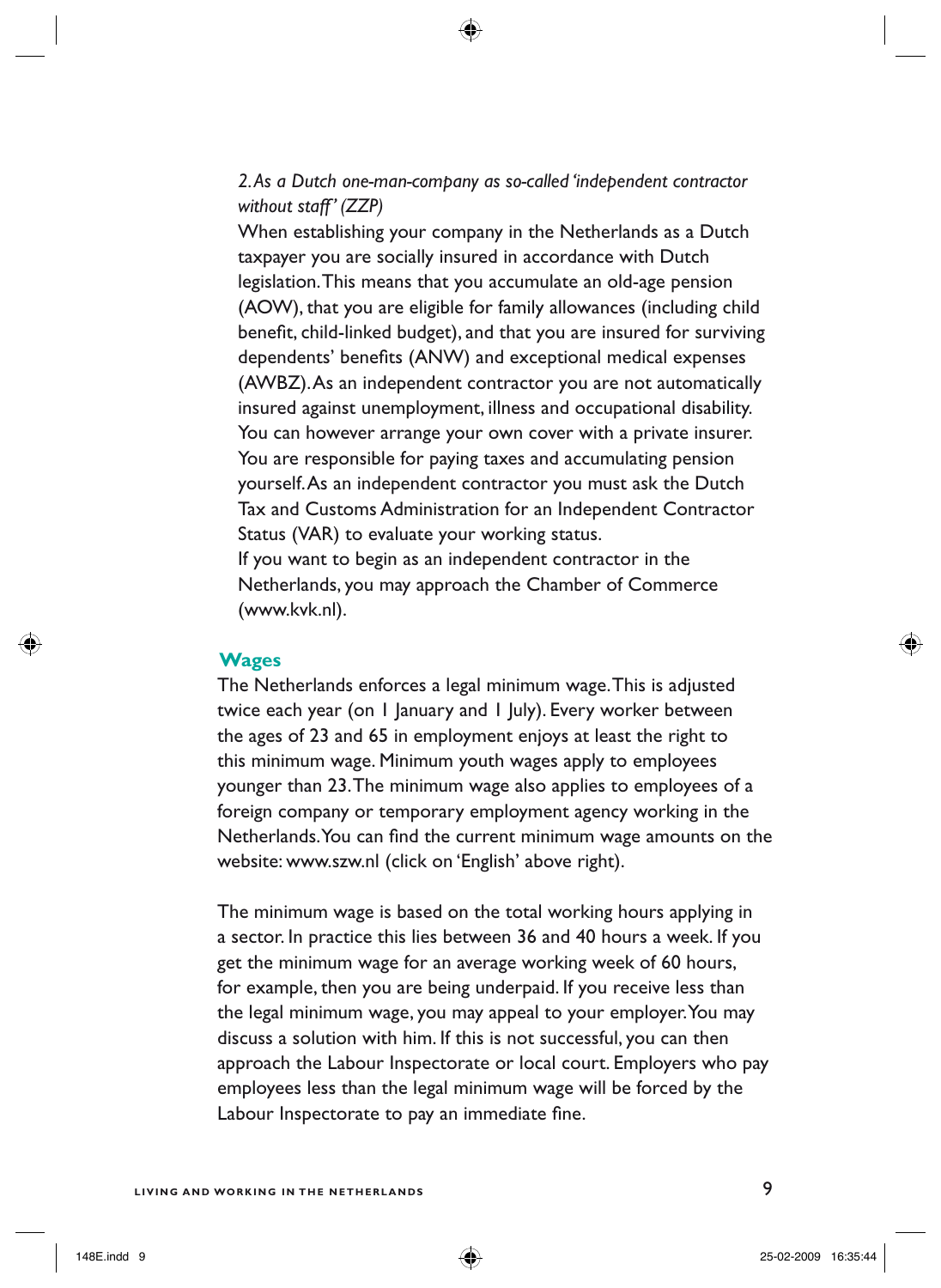It is also possible that the company or the sector in which you work has agreed its lowest wage scale will be above the legal minimum through its collective labour agreement (CAO). If you are working for a Dutch company or temporary employment agency, this arrangement also applies to you. Foreign employers with staff seconded temporarily to the Netherlands must also pay in accordance with the CAO.

## **Equal treatment and remuneration**

Equal treatment at work means that your employer may not treat you any differently from other employees on the basis of religion, beliefs, political affiliation, race, gender, nationality, sexual orientation, marital status, age, handicap or chronic illness, type of contract (temporary or permanent) and working hours (full-time or part-time). These are the so-called discrimination grounds. Equal treatment applies to all aspects of your work.

#### *Discrimination and intimidation in the workplace*

An employer is obliged to prevent discrimination and intimidation by employees among themselves. An employer must ensure a good working atmosphere. This includes preventing discrimination and intimidation by employees towards each other.

#### *Right to equal payment*

The right to equal payment is part of the right to equal treatment. All employees within a company doing equivalent work must receive an equivalent wage. This does not however mean that everyone in the same position receives exactly the same wage. An employer may, for example, pay a higher wage to someone with greater experience, than to someone who is just beginning.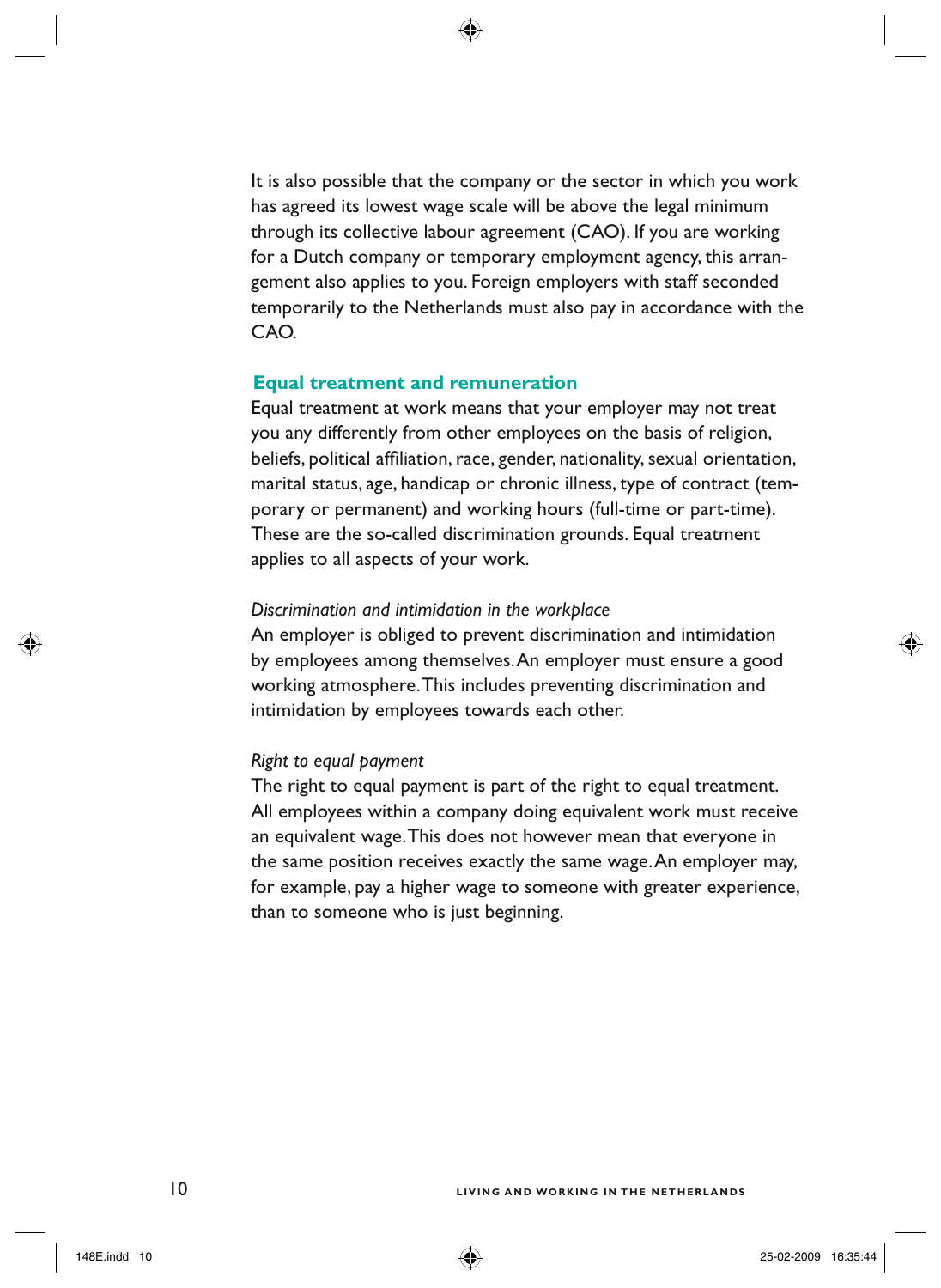#### **Leave**

Every employee in the Netherlands has the right to a paid holiday. You are also entitled to leave days, either with full or partial salary in the case of disaster (unforeseen personal circumstances) or for certain family events (including pregnancy, maternity, marriage or death). On www.szw.nl you will find the various types of leave listed. Different or supplementary arrangements may have been agreed in a CAO.

#### *Holidays*

The legal number of leave days per year is at least four times the number of working days per week. For a full-time job this is therefore 4x5=20 days per year. Leave days are accumulated throughout the year. Have you worked less than a year somewhere? Then your holidays are calculated proportionately.

Your salary continues to be paid during your holiday. In addition you have the right to a holiday allowance of eight per cent of your gross annual salary. The holiday allowance is paid by your employer and is paid out at least once per year. Usually this is at the end of May or beginning of June. Other arrangements may have been made in a CAO about, for example, the number of leave days or the payment and extent of the holiday allowance, but never less than the legal minimum.

#### **Working hours**

Dutch rules impose restrictions on employees' working hours. Per shift you may only work up to 12 hours consecutively, and a maximum of 60 hours per week. If you consider your working hours over a longer period, then over 16 weeks you may only work a maximum of 48 hours per week.

#### *Breaks and resting*

When you work longer than 5,5 hours, you have the right to a break of at least 30 minutes. If you work longer than 10 hours, then it is a minimum of 45 minutes. The CAO which applies to the sector or company in which you work stipulates whether the break is paid or not. Generally breaks are not paid.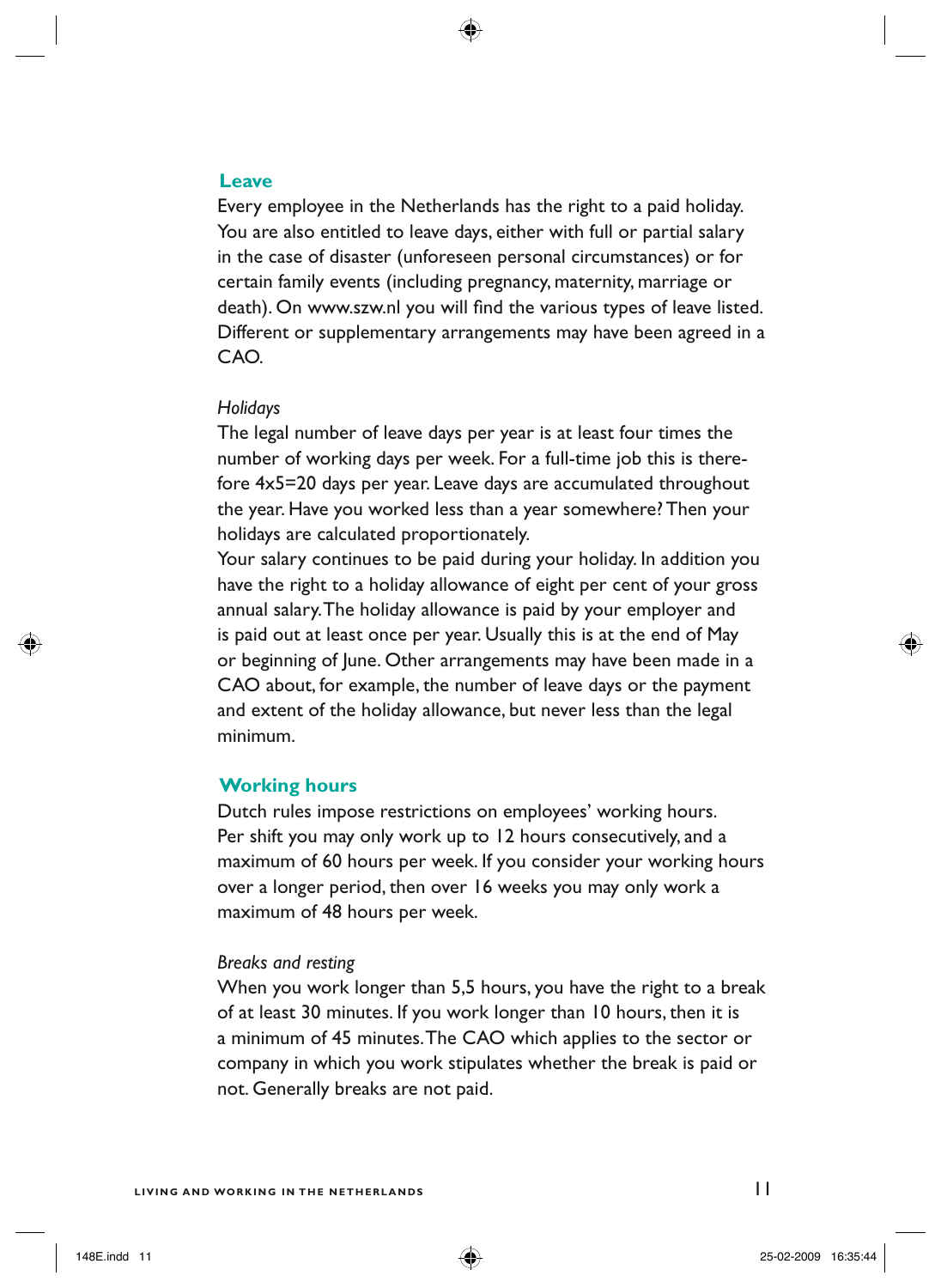After a working day you have the right to at least 11 hours of consecutive rest. After a working week you may not work for 36 hours consecutively.

### *Night duty*

For night duty, you may not work more than 10 hours per night shift. If your night duty ends after 02.00, then you have the right to at least 14 hours of rest. You are working on night duty if you work at least one hour between midnight and 06.00 in the morning.

#### *Independent contractors*

If you work as an independent contractor then the rules do not apply to you, except if you are in situations where the safety of third parties is involved, such as in the transportation sector.

## **Working safely**

Employers and employees in the Netherlands ensure safe working conditions together. To avoid and limit hazards, your employee must advise you well on the work you will perform and its associated safety and health risks. He must also indicate to you the measures for preventing or limiting risks. As an employee you are obliged to comply with these instructions.

You can report complaints and accidents at work to the Labour Inspectorate. If you work for a temporary employment agency, responsibility for safety and health does not actually lie with that agency, but with the company where you are working at that time.

## **Identification obligation**

In addition to showing your identification document when taking up employment, as an employee you are also required to carry your identity document with you – even if you are working as a temporary employee. If there is a workplace inspection by the Labour Inspectorate for example, you must be able to identify yourself with your original identity document.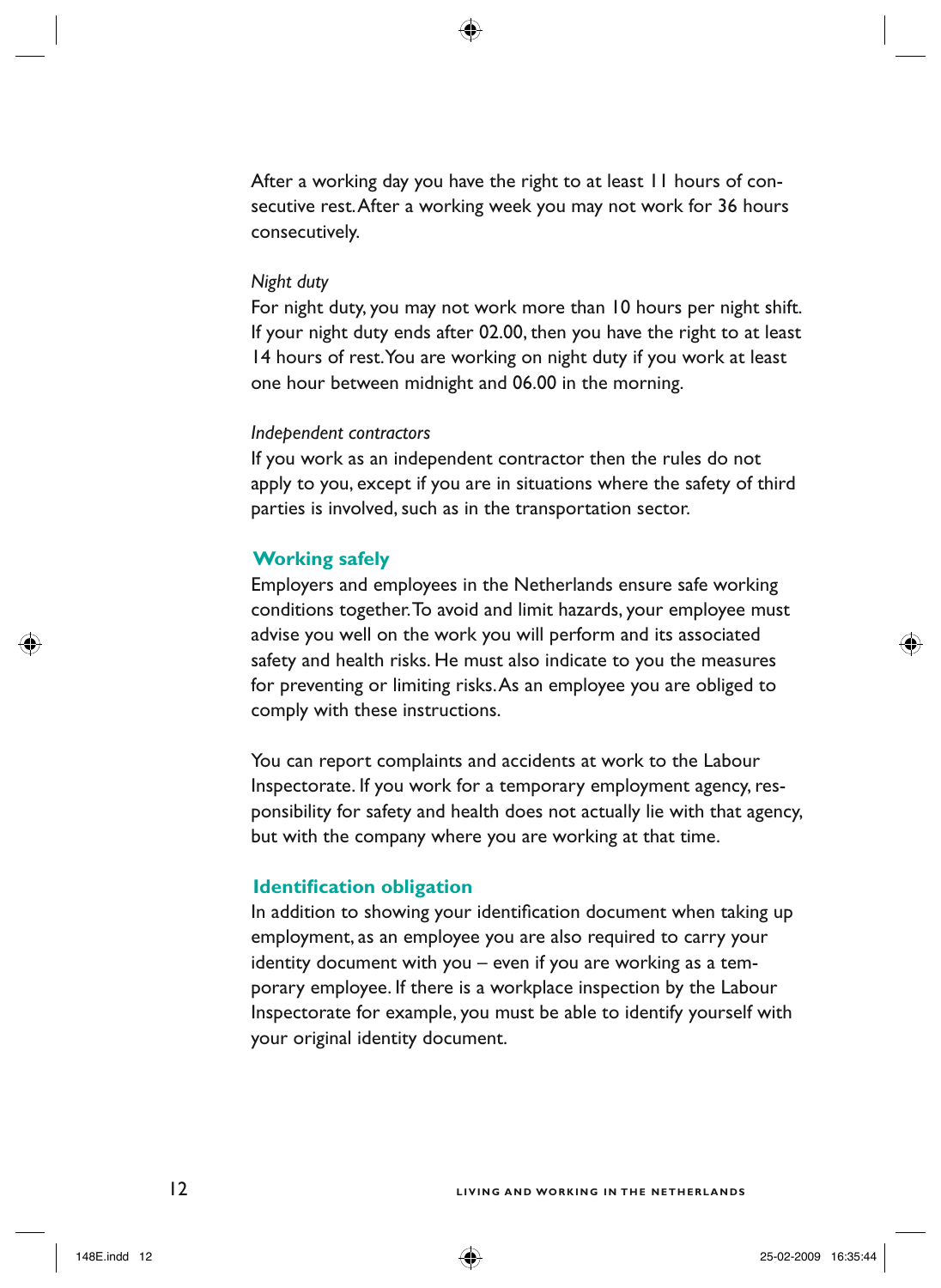## **Social security**

The Netherlands has an extensive social security system. It offers a safety net when things go badly. But its basic principle is getting back to work as soon as possible.

Entitlement to provisions such as benefits and allowances applies from the moment premiums have been deducted for these. These rights also depend on the way in which you are working in the European Union, and how long.

Your Dutch employer must deduct premiums from you for the Dutch social security legislation. Independent contractors (ZZP in Dutch, see definition earlier) are only obliged to be insured for oldage pension (AOW), family allowances, surviving dependents' benefits (ANW) and exceptional medical expenses (AWBZ). They will need to take out supplementary insurance to cover illness and occupational disability. Independent contractors are not insured against unemployment.

If you work in the Netherlands as an employer or an independent contractor for a company based in your country of origin or a temporary employment agency, you may continue to be socially insured in your country. You do however then have to have an E101 declaration.

#### **Illness**

If you become sick, then Dutch employers will continue to pay you for a maximum of two years. The extent of this continued payment is at least 70 per cent and at most 100 per cent of your salary. Your CAO or employment contract will specify the salary you get. You must do everything possible to resume work again as quickly as possible. Your employer will guide you in this, or will leave it to a specialised occupational health and safety service (ARBO in Dutch).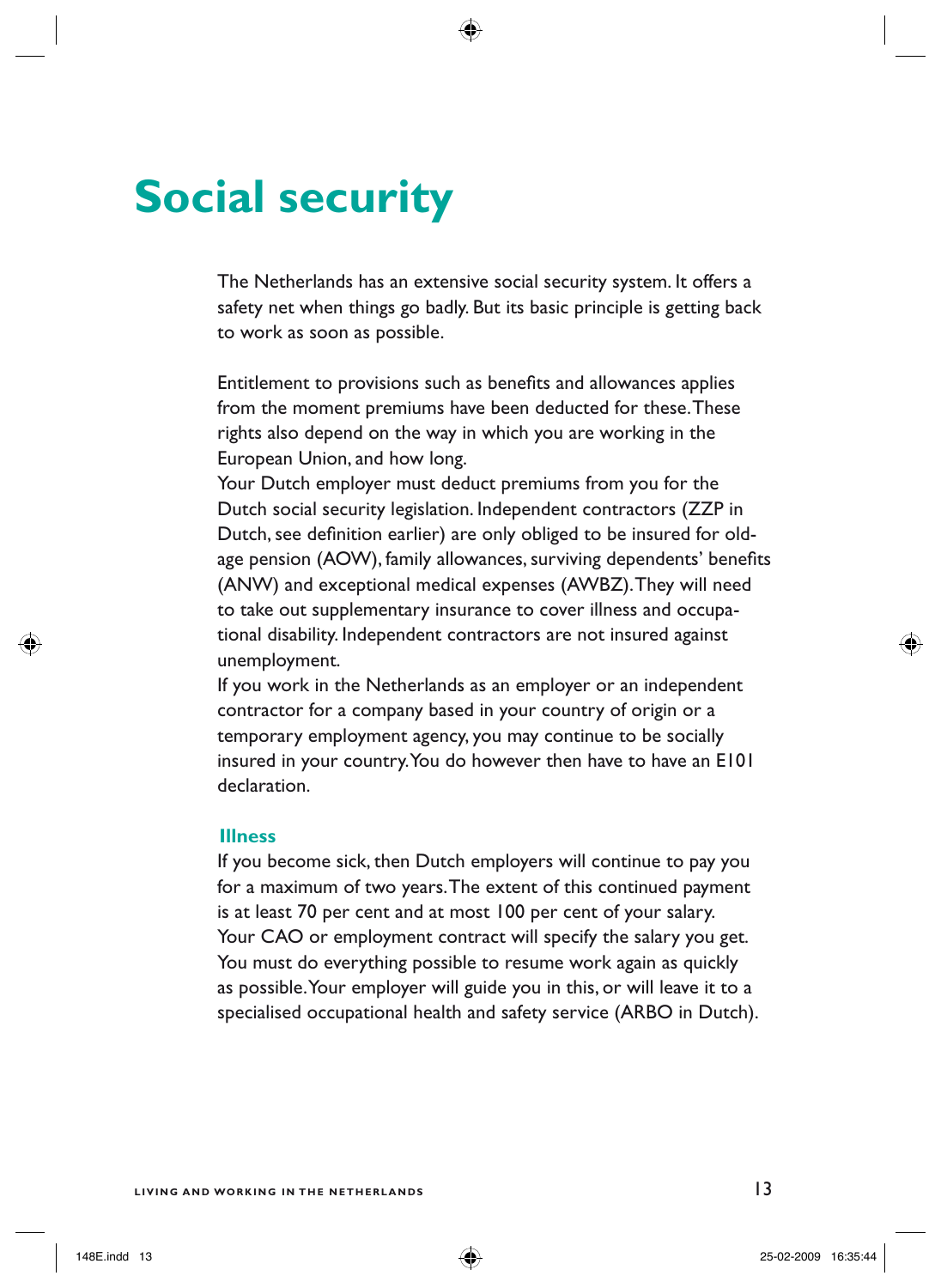#### *Employment contract expires?*

If your employment contract expires during your illness or you worked for a Dutch temporary employment agency, you may be entitled to a sickness benefit from the Institute for Employee Benefit Schemes (*Uitvoeringsinstelling Werknemersverzekeringen*, UWV). Your employer will notify the UWV that you are ill.

### *Sick while in your home country?*

If you become ill while in your home country, then you should report sick to the organisation in your home country which pays out benefits during illness. This organisation will arrange the medical examination.

### *Sick and E101 declaration?*

Do you have an E101 declaration? Then the rules of another treaty or EU/EEA country apply to you. You will receive benefits in accordance with the rules of the country which issued this form (generally your home country). You report sick in accordance with the rules of that country.

## *Recuperate in your own country?*

You become ill in the Netherlands and want to recuperate in your own country? Then you need permission from your employer's ARBO (occupational health and safety) service or from the UWV. A doctor checks that this will not delay your recovery.

#### *Ill for more than two years?*

If you are ill for more than two years, you may request an occupational disability benefit (WIA benefit in Dutch) from the UWV if you are 35 per cent work-disabled or more. The UWV will send you an application form for a WIA benefit. A doctor (in your home country or in the Netherlands, depending on where you are living) determines your abilities. The UWV then makes a definitive assessment of your occupational disability. If you are more than 35 per cent workdisabled, you may be considered for an occupational disability benefit. If you also have the right to an occupational disability benefit in your home country, this will be deducted from the Dutch benefit.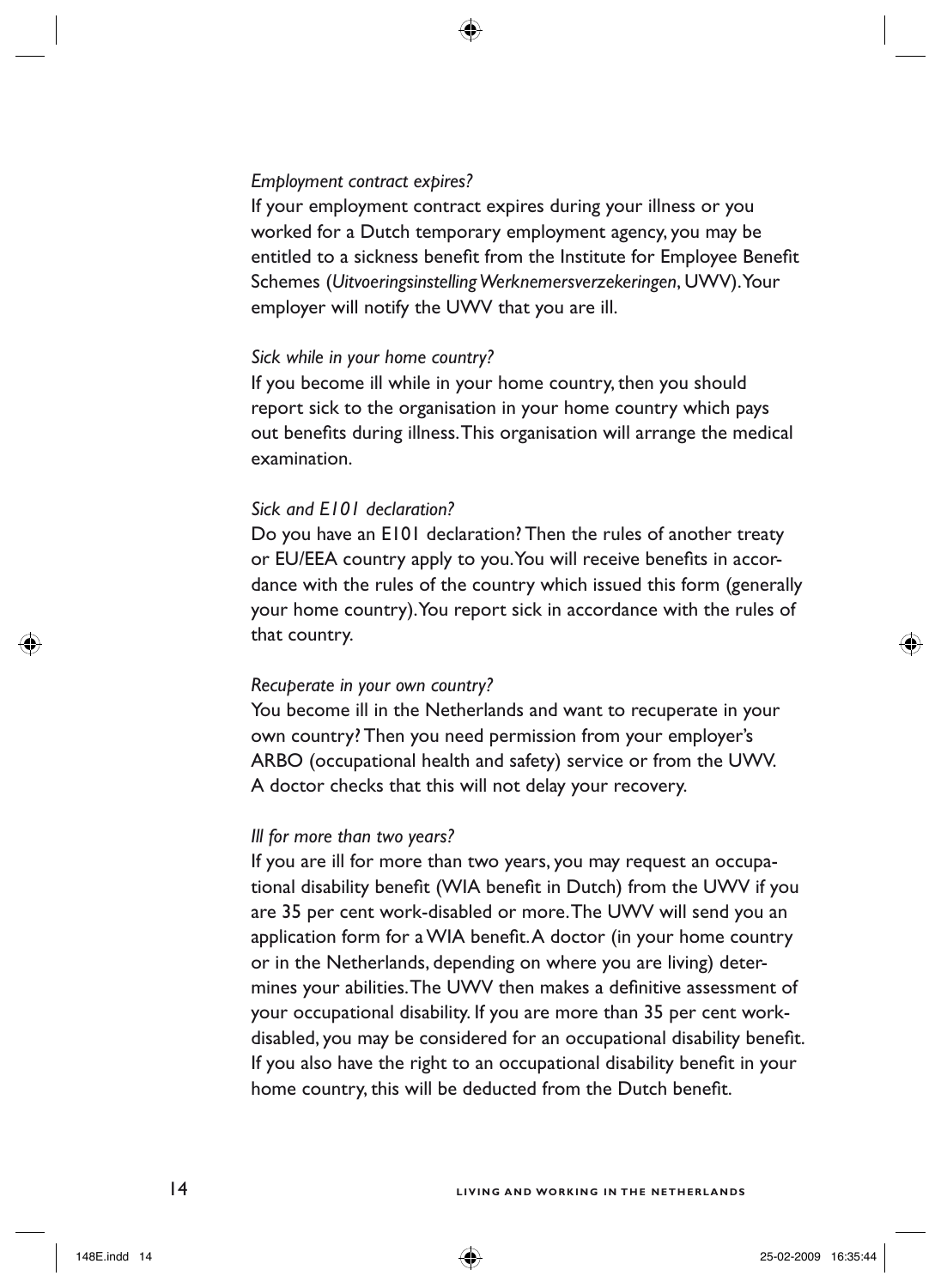## **Unemployed**

You are working in the Netherlands, but you lose your job? Then there are several options. Did you request an E101 form when you started work in the Netherlands? Then the social insurance system of your home country applies to you. If you do not have an E101 declaration then it depends on how often you have travelled home and back between your home and working country:

### *Benefits in the Netherlands*

If you become unemployed and you do not travel daily or weekly from your home country to the Netherlands, then you may be eligible in the Netherlands for an unemployment benefit from the UWV. In this case you do however have to remain in the Netherlands and seek work actively. It is important that you register as seeking employment with the *UWV WERKbedrijf* immediately when you become unemployed. UWV WERKbedrijf will assess your possibilities for getting back to work again quickly.

You may also receive a Dutch benefit if you still work (partially) for an employer in the Netherlands, or if you are not working because of extreme weather conditions (unworkable weather such as frost, snowfall, high water) or other unforeseen circumstances (such as fire or economic decline). Here too the rule is that you must remain in the Netherlands. The extent of your benefits, and how long you receive them, depends on a variety of factors such as where you worked, for how long and what you earned. Your work in your home country also counts. You must indicate this work with the E301 form.

If you return to your home country, you apply for benefits there. Under certain conditions it is possible to continue receiving your Dutch benefits for a maximum of three months. You need to request an E303 form for this from the UWV.

#### *Benefits in your home country*

If you live in your own country, you are no longer working for a Dutch employer and you travel back and forth to your home country daily or weekly, then you must request the benefit in your home country.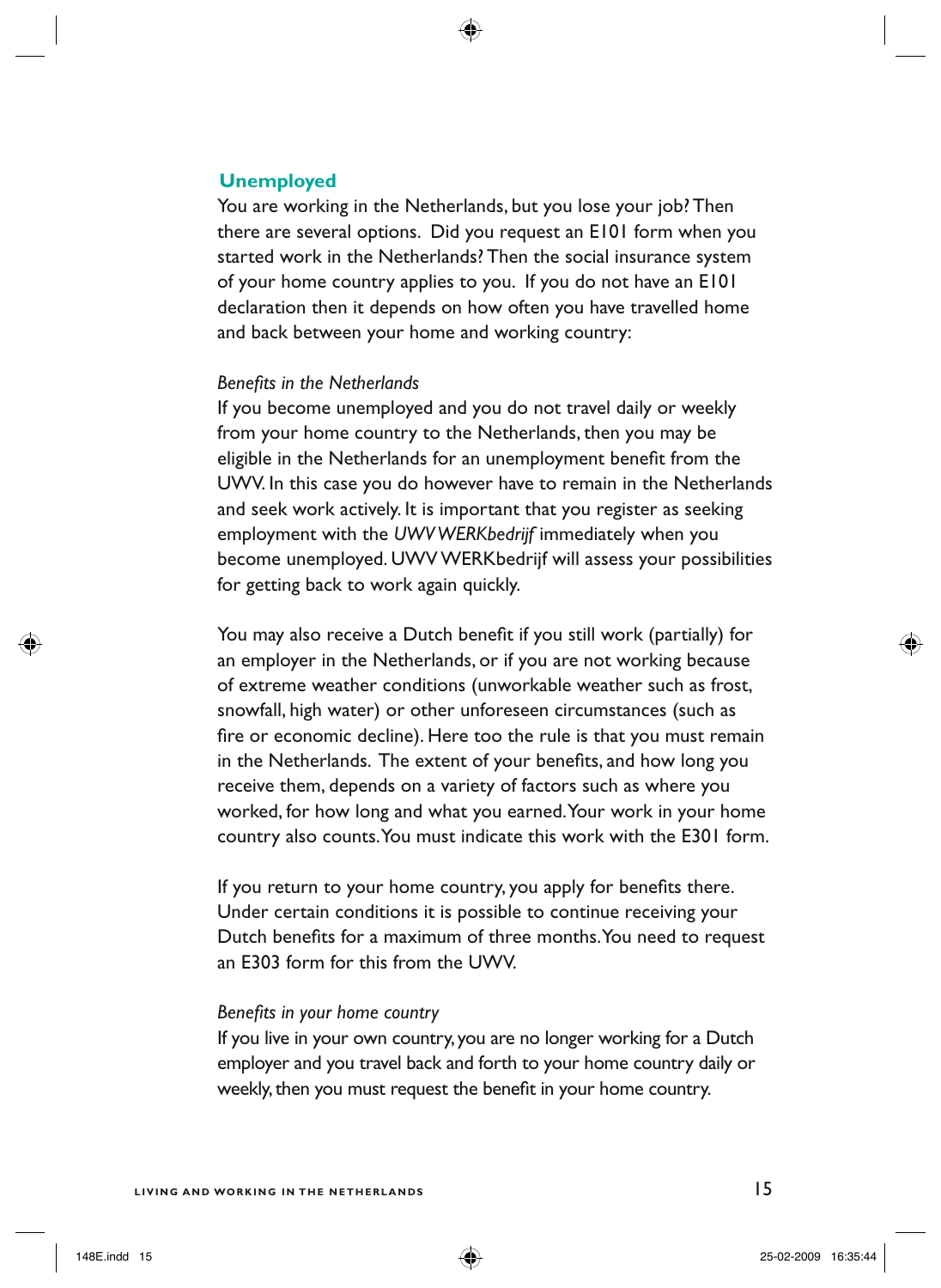## **Family allowance**

The Netherlands pays a contribution to bringing up children below 18 years old: the family allowance. You apply for the family allowance from the Social Insurance Bank (*Sociale Verzekeringsbank*, SVB) nearest to your employer. Your personal situation or that of your partner has an influence on the right to, or extent of the family allowance. You can find more information at www.svb.nl.

### **Pension**

In the Netherlands you accumulate general old-age pension (AOW). This applies to both employees and independent contractors. Each year that you work in the Netherlands, you accumulate two per cent AOW. From your 65th birthday you will receive a basic pension based on the AOW. You can find more information at www.svb.nl.

In the Netherlands you also often accumulate a company pension. You can request this pension in the Netherlands from your pension fund. The amount of pension you get depends on your salary and the duration of pension accumulation. You can also arrange a supplementary pension for yourself in the Netherlands. You can organise this via a (pension fund) agent.

## **Death**

Should you die, this will have financial consequences for your partner and/or children. Based on the Surviving Dependents Act (*Algemene Nabestaandenwet,* ANW), your surviving relatives may be eligible for surviving dependents' benefits. Orphaned children may also be eligible for benefits. You can find more information at www.svb.nl. If your partner and/or children also receive surviving dependents' benefits from your home country, then the SVB will deduct these from the Dutch benefits.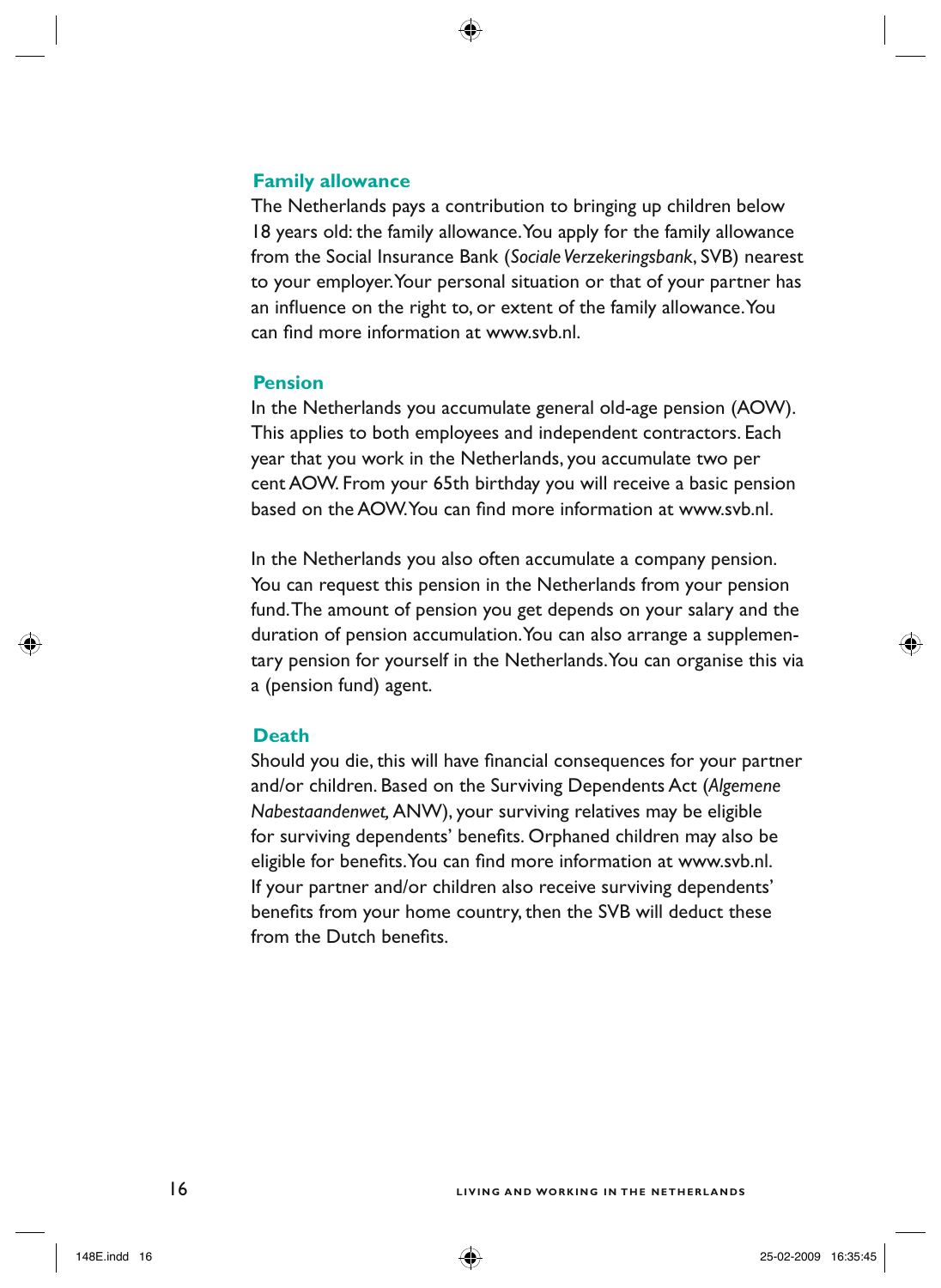## **Accommodation**

If you come to work in the Netherlands, first you can ask your employer or temporary employment agency about housing at a reasonable price. Should they not be able to help you, you can approach the municipality, where you will be assisted further. Accommodation is also offered in municipalities via www.woningnet. nl. Here you can register as seeking accommodation, and can respond to any available accommodation. You do have to have registered with the municipality however.

## **Renting**

Whether a rental price is reasonable depends on a number of issues. Often there is a boarding contract, certainly when arranging accommodation for a short period. You will then be in a hotel or guesthouse. Legally there is no maximum rental fee for these. In this case you have to decide for yourself whether you think the price is reasonable. Your employer may also be able to offer you accommodation and deduct the rental directly from your salary. If you have a normal rental contract, in other words you are simply renting an independent living area, you can ask the Rent Assessment Committee what would be reasonable. For addresses of the Rent Assessment Committees and their interview times see www.huurcommissie.nl

## **Rent allowance**

You may be entitled to a rent allowance. The state will then pay part of your rent. Whether you get this allowance depends on the type of accommodation, rental, income and means. You can find more information at www.toeslagen.nl.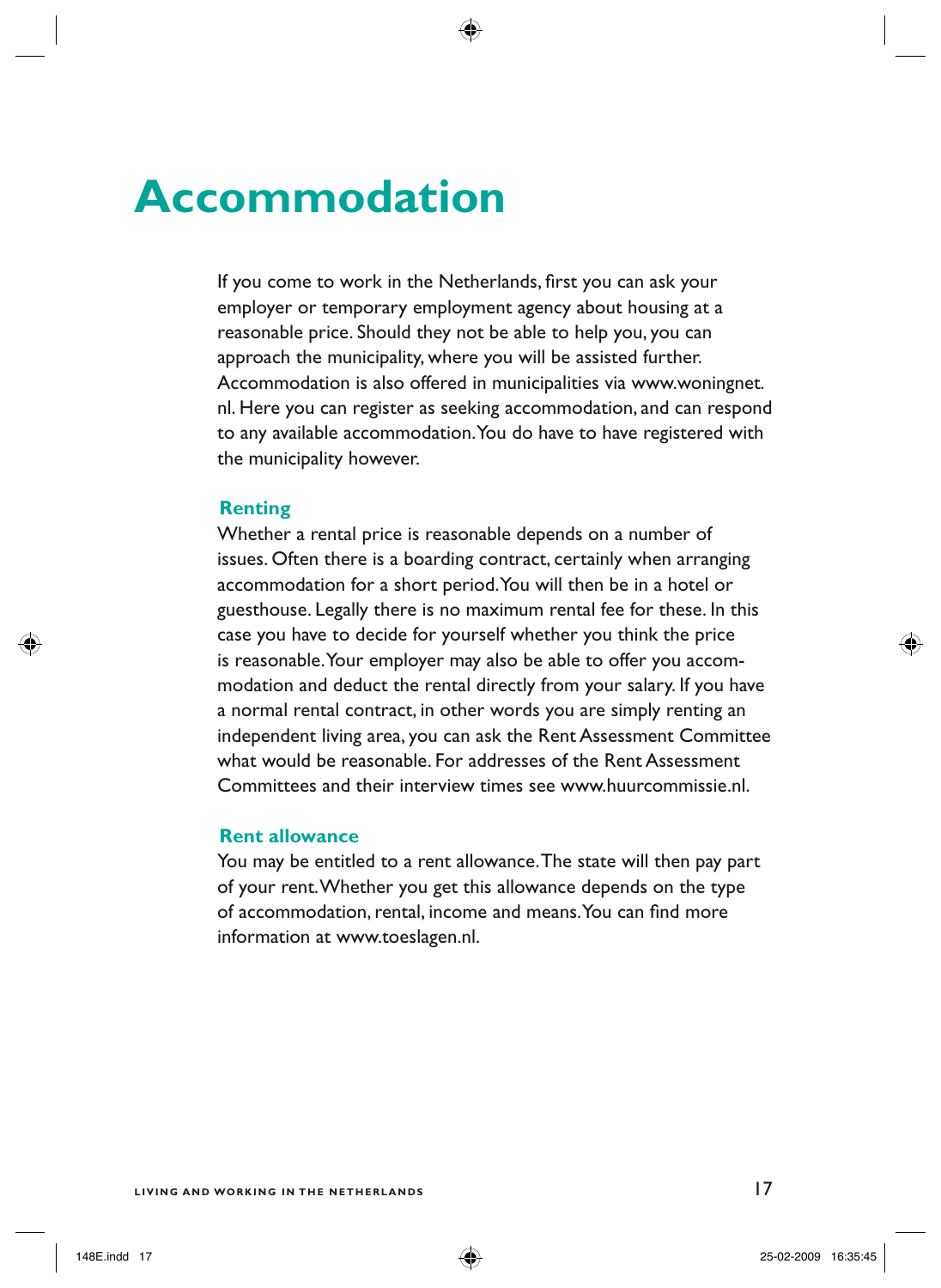## **Rent protection**

In the Netherlands tenants are protected against cancellation of the rental contract by the owner or tenant. The tenant must provide a valid reason for ending the rental contract. For labour migrants there is often a boarding contract with a hotel or guesthouse, for example. This contract stipulates when you can be evicted from the house or room. This may be the case if the employment contract ends, for example, or you do not pay your rent or you cause a disturbance. If you have a company house you may be evicted at the end of the employment contract.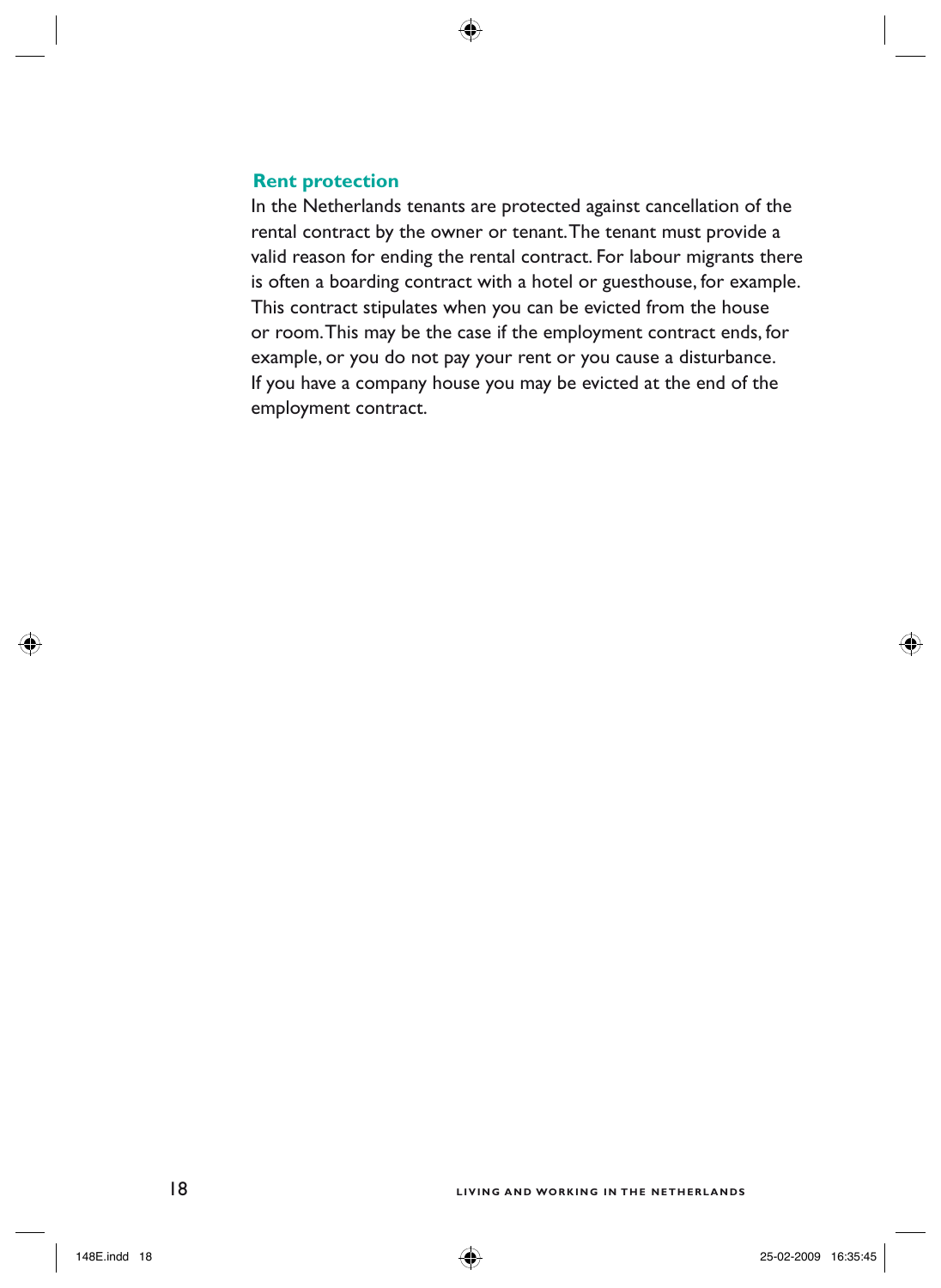## **Medical expenses**

In the Netherlands you have to insure yourself against the costs of medical care. Even if you do not live in the Netherlands, but work and pay tax here, you must arrange medical expenses insurance. This also applies if you already have medical insurance in your home country and only work in the Netherlands.

If you work in the Netherlands, your partner if you have one, and your children (if they do not have their own income) can also obtain medical care in their home country on the basis of the Dutch insurance. For registering any family members ask your health insurer for a so-called E106 treaty form.

#### **Health insurers**

You may choose the health insurer with whom you would like to arrange medical insurance yourself. Possibly your employer has a collective health insurance with favourable terms for his employees and you may join it. Ask your employer about this.

A health insurer must always accept you as an insured party for the so-called basic package. This includes all essential medical care. Your health or age plays no part in this. The insured care of the basic package is identical across all health insurers. The manner of providing care and the premiums can differ, however.

You pay for the health insurance with a monthly premium to your health insurer. This premium comprises the following elements:

- An insured person pays a fixed amount as a premium to his health insurer each month. It is possible that the employer will deduct this premium from the salary to pay the health insurer.
- Everyone who has to arrange health insurance must also pay an income-dependent contribution. The employer is obliged to reimburse this amount in full. You will see this detailed on your pay slip.

If you are an independent contractor you do not have an employer and you pay the health insurance premium yourself.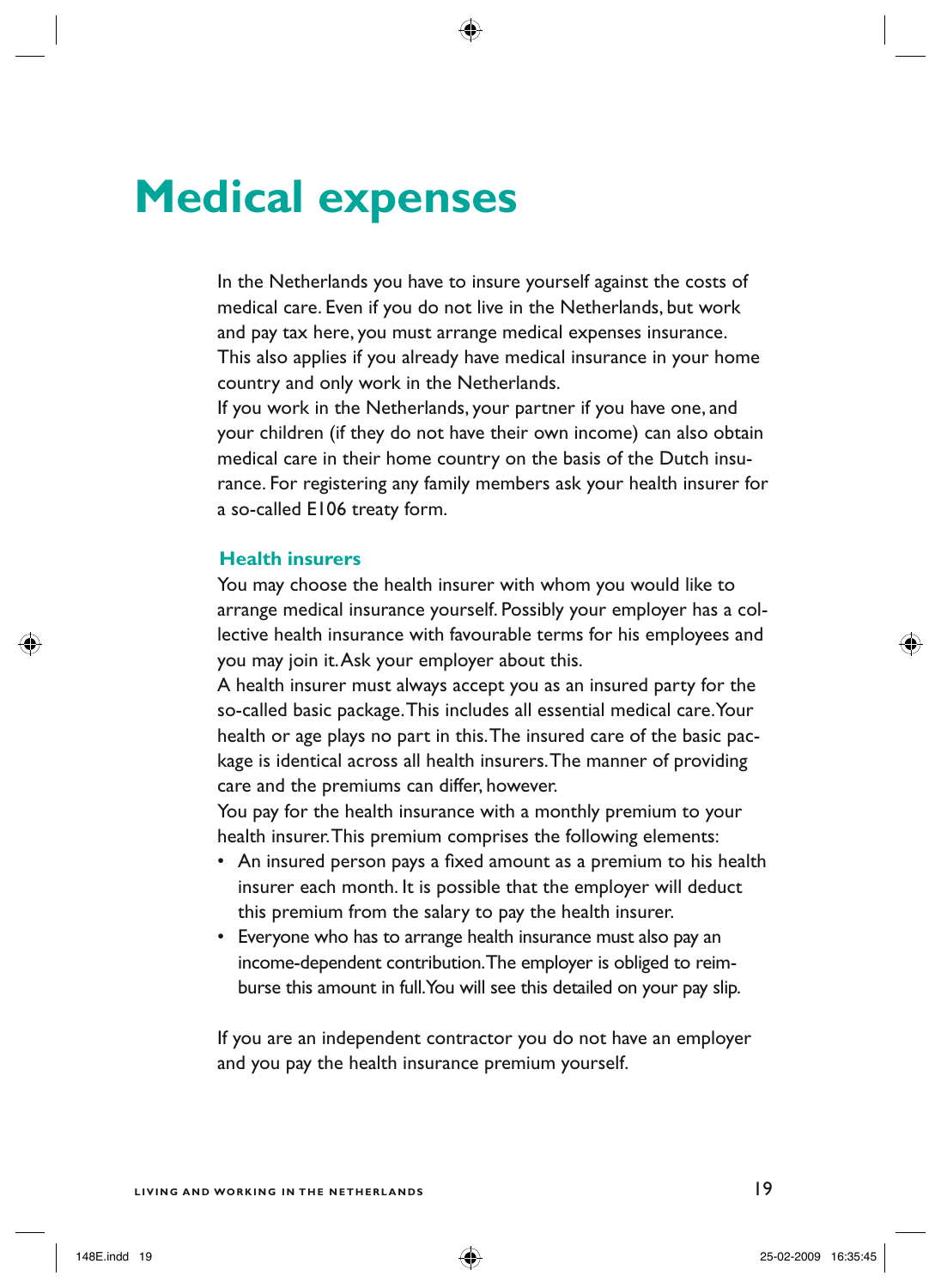## **Care allowance**

The care allowance (*zorgtoeslag*), was introduced to keep the premium affordable to all. This is a contribution towards the costs of the premium which may be requested from the Tax and Customs Administration. Whether someone can get a care allowance depends on their income. The lower the income, the higher the care allowance. You can find more information at www.toeslagen.nl.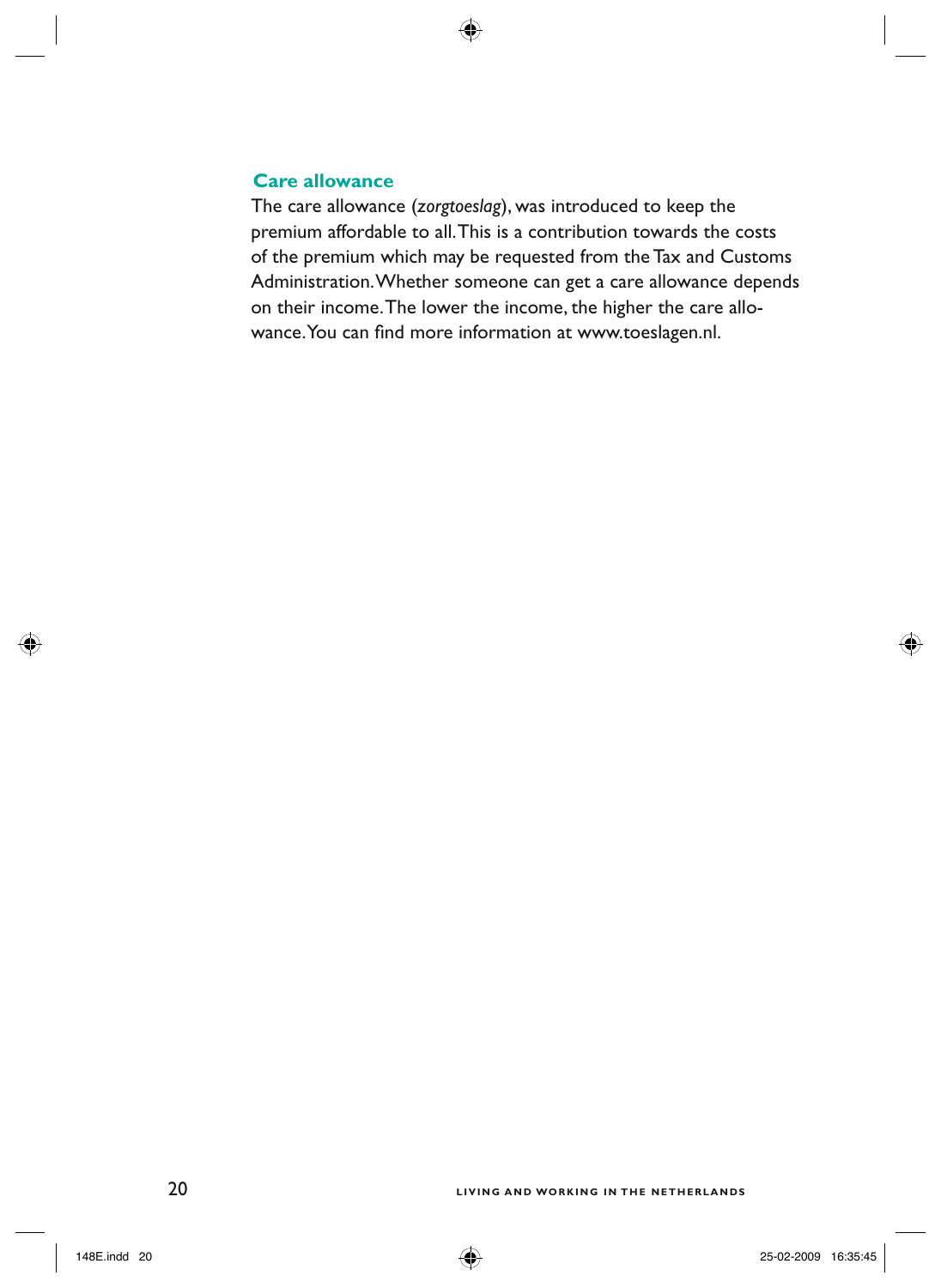## **Children**

In the Netherlands, working parents can accommodate their children younger than four years old with a day-care centre or a host parent. From the age of four children go to primary school. The Netherlands pays a contribution towards the costs of bringing up children younger than 18: the family allowance (see 'Social Security').

## **Childcare**

Childcare is intended for children younger than four. You sign an agreement with the day-care centre or host parent office of your choice. This day-care centre or host parent office must be registered with the municipality. Part of the cost you pay for childcare can be claimed back via the Tax and Customs Administration (childcare allowance). The extent of the contribution you pay yourself depends on your income and that of your partner. You can find more information at: www.toeslagen.nl.

## **School**

All children in the Netherlands have the right to education. Primary education is education for all children from the age of four to approximately 12. In the year that your child turns three you will receive a letter from the municipality. This stipulates that you must register your child with a primary school. It is important to register your child in good time with the school of your choice. This is because some schools have (long) waiting lists. When registering your child you must provide your child's education number. You will receive this number from the Tax and Customs Administration. After primary school children go to secondary school. In the Netherlands children are obliged to attend school between the ages of 5 to 18.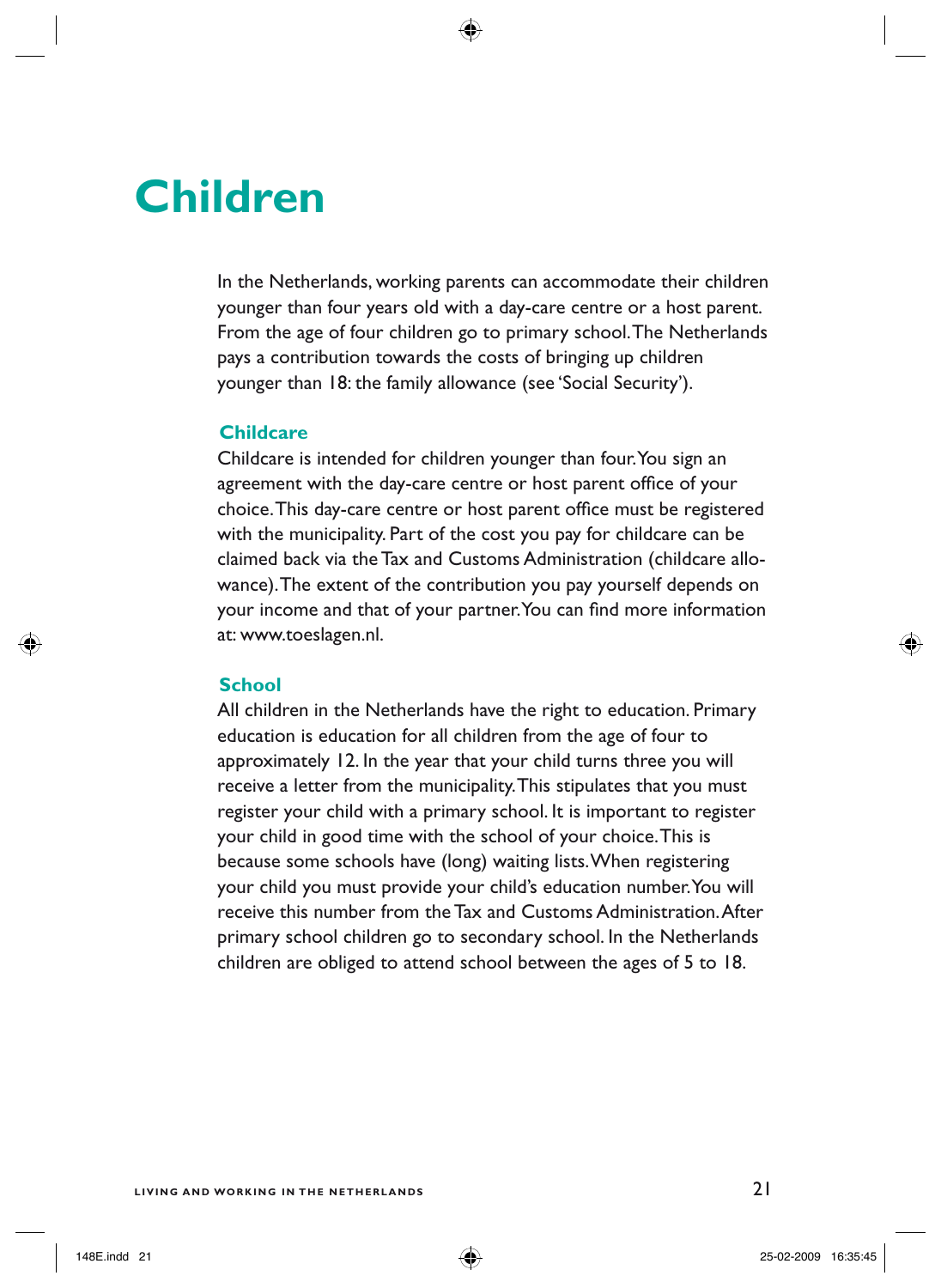## **Support for students from Central or Eastern Europe**

When children have just arrived in the Netherlands they will generally not yet speak Dutch. This can be very difficult for both the child and the school. The CEE Support Centre (*Steunpunt MOE*) is available for schools with pupils from a Central or Eastern European (CEE/ MOE) country. The support centre has an overview of schools which have extra possibilities and experience with teaching children who have only been in the Netherlands for a short time. You can find more information at www.moeleerlingen.nl, or by telephoning +31 (0)73 624 75 47.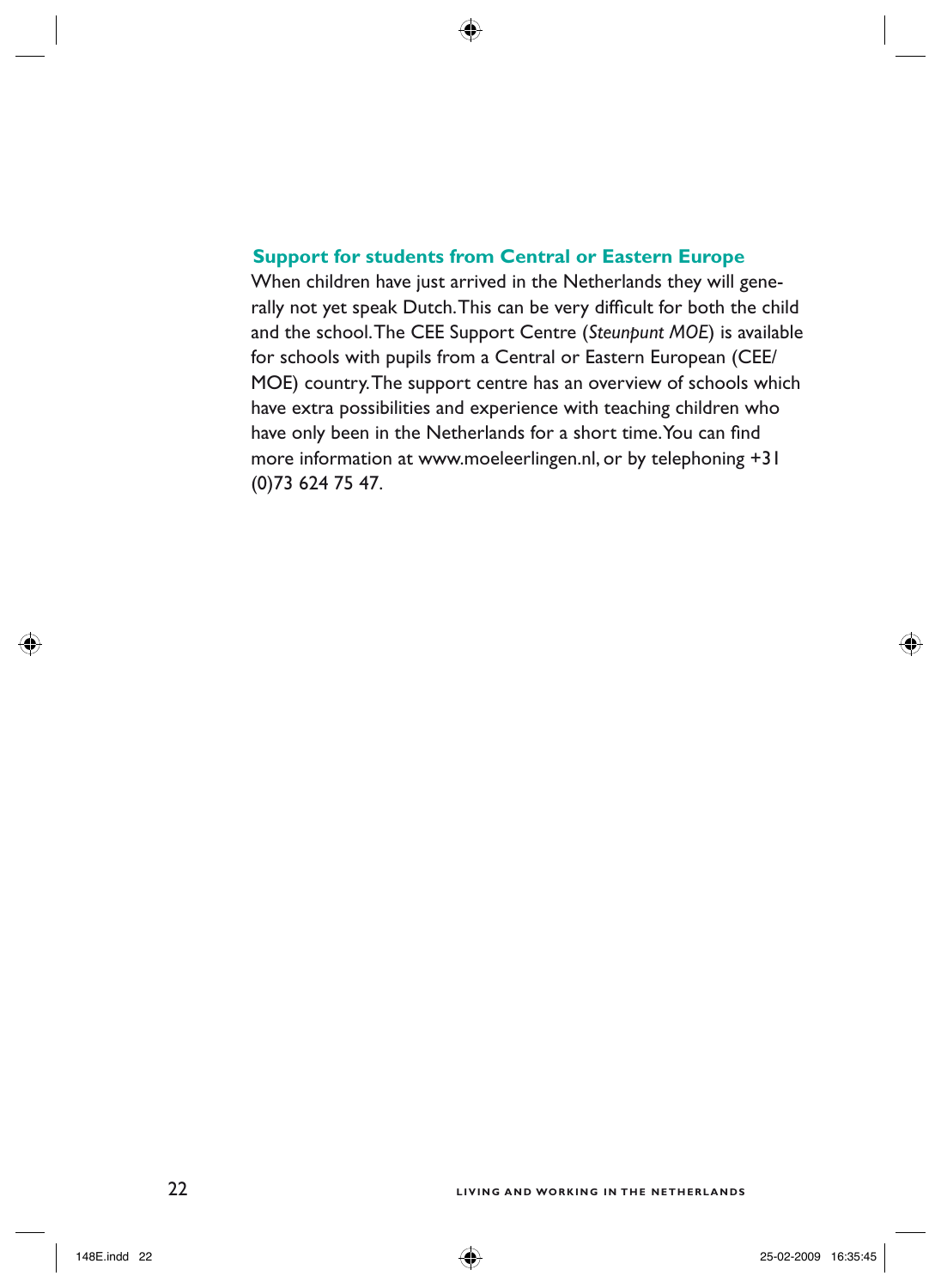## **Holidays**

The Netherlands has two national holidays:

- Koninginnedag (Queen's Birthday): 30 April
- Bevrijdingsdag (Liberation Day): 5 May

There are also several other recognised public holidays:

- New Year's Day: I January
- Easter Sunday and Monday
- Ascension Day
- Whit Sunday and Monday
- Christmas Day and Boxing Day

Whether you are free on these days depends on the arrangements made between employers and employees – in the CAO or your employment contract. If you want to know whether you are free on a specific holiday, ask your employer. If you work on a holiday, it does not mean that you have an automatic right to extra remuneration (in cash or time). This is not legally stipulated, but depends on agreements between employers and employees. Consult the CAO if it applies, or your employment contract for more information.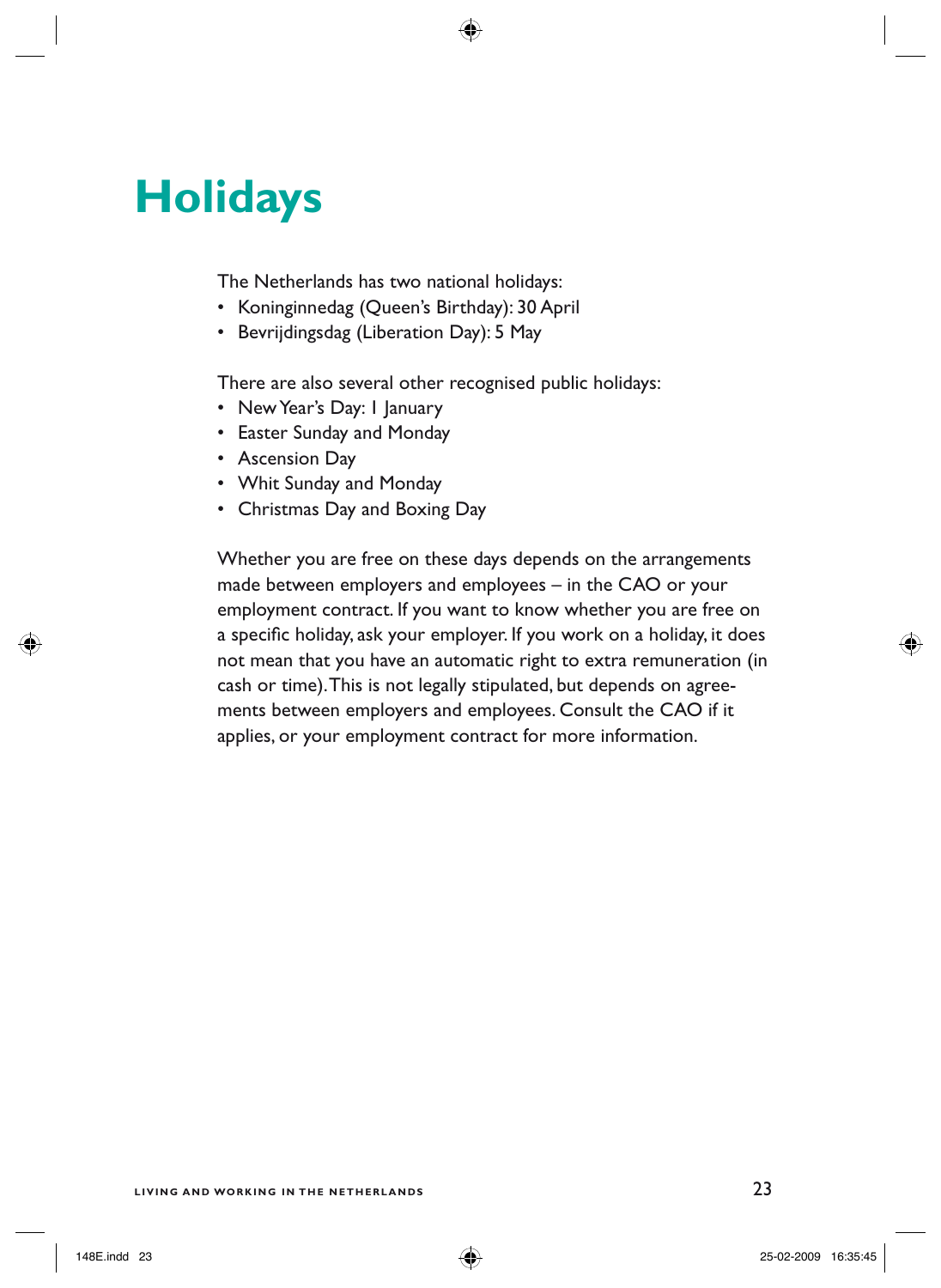# **Addresses and websites**

Below you will find details of the organisations which can assist you.

| What                                                          | Where                                                                                                     | <b>Internet</b>                                                                                                                                    |
|---------------------------------------------------------------|-----------------------------------------------------------------------------------------------------------|----------------------------------------------------------------------------------------------------------------------------------------------------|
| Registration with the<br>municipality where you<br>live       | The Municipal Personal<br>Records Database (GBA)<br>of your municipality                                  |                                                                                                                                                    |
| Citizen Service Number                                        | When registering with the<br>municipality                                                                 | <b>Frequently Asked Questions</b><br>about the Citizen Service<br>Number:<br>www.burgerservicenummer.nl/<br>Veelgestelde_vragen/<br>English_FAQ    |
| Sofi Number                                                   | Tax and Customs<br>Administration                                                                         | www.belastingdienst.nl/<br>particulier/bsn_sofinummer/<br>bsn sofinummer-03.<br>html#P28_3399 (in Dutch)<br>or www.belastingdienst.nl/<br>english/ |
| Reporting to the<br>Immigration and<br>Naturalisation Service | Immigration and Naturali-<br>sation Service (IND)<br>Phone 0900 1234561<br>From abroad: +31 20<br>8893045 | www.ind.nl/EN                                                                                                                                      |
| Health insurance                                              | A health insurer or via<br>the collective insurance of<br>your employer                                   | www.zn.nl/De branche/<br>Zorgverzekeraars/Adressen/                                                                                                |
| Collective Labour<br>Agreement (CAO)                          | Ministry of Social Affairs<br>and Employment (SZW)                                                        | www.cao.szw.nl -> Choose:<br>Posting of workers<br>(English pages)                                                                                 |
| Becoming an indepen-<br>dent contractor (ZZP)                 | Registration in the trade<br>register at the Chamber<br>of Commerce                                       | www.kvk.nl/english                                                                                                                                 |
| Independent Contractor<br>Status (VAR)                        | <b>Tax and Customs</b><br>Administration                                                                  | www.belastingdienst.nl/<br>zakelijk/ondernemen_onder-<br>nemerworden/ondernemen<br>ondernemerworden-04.html<br>(only in Dutch)                     |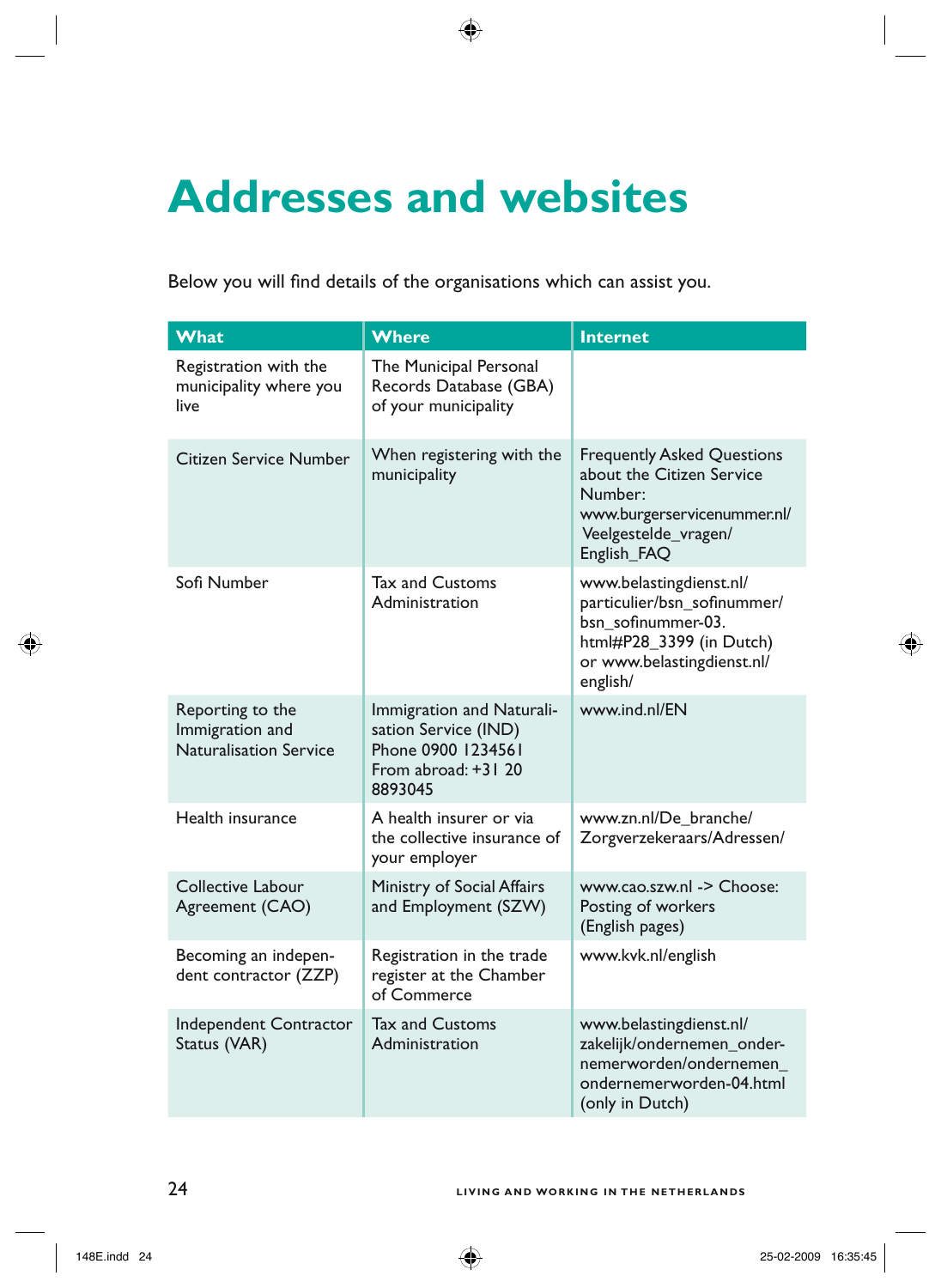| What                                                                                             | Where                                                                                   | <b>Internet</b>                                                                                  |
|--------------------------------------------------------------------------------------------------|-----------------------------------------------------------------------------------------|--------------------------------------------------------------------------------------------------|
| Complaint about under-<br>payment/ hazardous<br>work environment                                 | Labour Inspectorate                                                                     | www.arbeidsinspectie.nl -><br>Choose: English                                                    |
| Leave and holidays                                                                               | Ministry of Social Affairs<br>and Employment (SZW)                                      | www.employment.gov.nl                                                                            |
| Identification obligation                                                                        | Ministry of Social Affairs<br>and Employment (SZW)                                      | www.employment.gov.nl                                                                            |
| Dutch social security                                                                            | Ministry of Social Affairs<br>and Employment (SZW)                                      | www.employment.gov.nl                                                                            |
| $F-101$                                                                                          | Organisation for social<br>security in your home<br>country                             |                                                                                                  |
| Seeking accommodation                                                                            | After registering as<br>seeking accommodation<br>with your municipality on<br>Woningnet | www.woningnet.nl<br>(only in Dutch)                                                              |
| Checking accommoda-<br>tion affordability                                                        | <b>Rent Assessment</b><br>Committee                                                     | www.huurcommissie.nl<br>(only in Dutch)                                                          |
| Care allowance, rent<br>allowance and family<br>allowance                                        | <b>Tax and Customs</b><br>Administration                                                | www.toeslagen.nl<br>(only in Dutch)                                                              |
| Benefits during unem-<br>ployment, illness and<br>occupational disability                        | Institute for Employee<br><b>Benefit Schemes (UWV)</b>                                  | www.uwv.nl (only in Dutch)<br>UWV helpdesk for foreign<br>affairs.<br>telephone +31 888 98 20 01 |
| Family allowance, old-age<br>pension (AOW) and<br><b>Surviving Dependents'</b><br>benefits (ANW) | Social Insurance Bank<br>(SVB)                                                          | www.svb.nl/internet/uk/                                                                          |
| Learning Dutch                                                                                   | Ministry of Housing,<br>Spatial Planning and the<br>Environment                         | www.hetbegintmettaal.nl/<br>english/                                                             |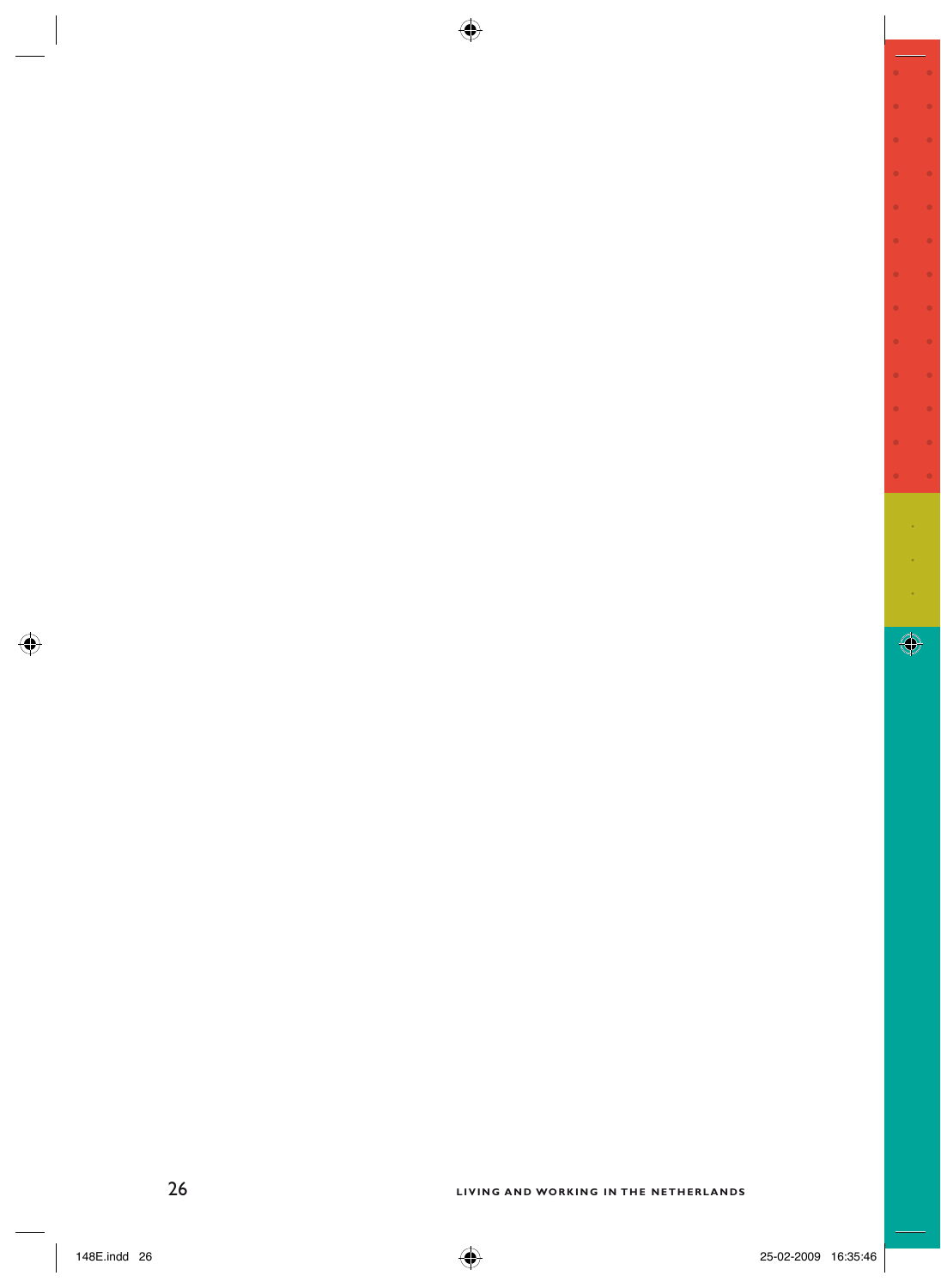| a dia dia 49.000 kaominina mpikambana amin'ny fivondronan-kaominin'i Paris-Al-Maria de La Grégoria de La Grégoria de La Grégoria de La Grégoria de La Grégoria de La Grégoria de La Grégoria de La Grégoria de La Grégoria de |  |  |  |  |  |  |  |  |  |  |  |  |
|-------------------------------------------------------------------------------------------------------------------------------------------------------------------------------------------------------------------------------|--|--|--|--|--|--|--|--|--|--|--|--|
|                                                                                                                                                                                                                               |  |  |  |  |  |  |  |  |  |  |  |  |
|                                                                                                                                                                                                                               |  |  |  |  |  |  |  |  |  |  |  |  |
| a dia dia 49.000 kaominina mpikambana amin'ny fivondronan-kaominin'i Paris-Al-Maria de La Grégoria de La Grégoria de La Grégoria de La Grégoria de La Grégoria de La Grégoria de La Grégoria de La Grégoria de La Grégoria de |  |  |  |  |  |  |  |  |  |  |  |  |
|                                                                                                                                                                                                                               |  |  |  |  |  |  |  |  |  |  |  |  |
| a dia dia 49.000 kaominina mpikambana amin'ny fivondronan-kaominin'i Paris-Al-Maria de La Grégoria de La Grégoria de La Grégoria de La Grégoria de La Grégoria de La Grégoria de La Grégoria de La Grégoria de La Grégoria de |  |  |  |  |  |  |  |  |  |  |  |  |
|                                                                                                                                                                                                                               |  |  |  |  |  |  |  |  |  |  |  |  |
|                                                                                                                                                                                                                               |  |  |  |  |  |  |  |  |  |  |  |  |
| a dia dia 49.000 kaominina mpikambana amin'ny fivondronan-kaominin'i Paris-Al-Maria de La Grégoria de La Grégoria de La Grégoria de La Grégoria de La Grégoria de La Grégoria de La Grégoria de La Grégoria de La Grégoria de |  |  |  |  |  |  |  |  |  |  |  |  |
|                                                                                                                                                                                                                               |  |  |  |  |  |  |  |  |  |  |  |  |
| the control of the control of the control of the control of the control of the control of the control of the control of the control of the control of the control of the control of the control of the control of the control |  |  |  |  |  |  |  |  |  |  |  |  |
| the contract of the contract of the contract of the contract of the contract of the contract of the contract of                                                                                                               |  |  |  |  |  |  |  |  |  |  |  |  |
| in a company of the company of the company of the company of the company of the company of the company of the company                                                                                                         |  |  |  |  |  |  |  |  |  |  |  |  |